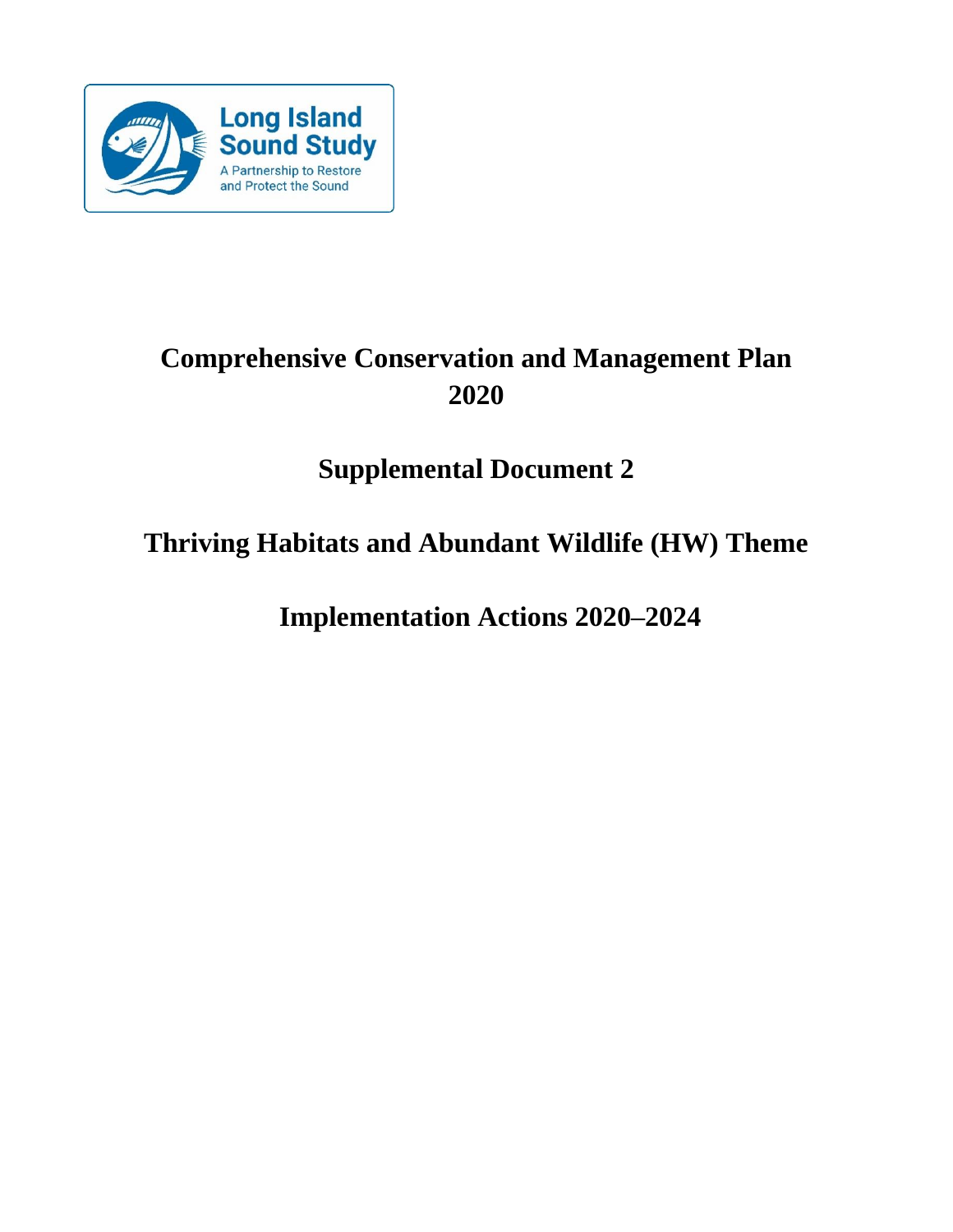# **Summary Table. Thriving Habitats and Abundant Wildlife (HW) Implementation Actions**

Implementation Actions (IAs) have been formulated to carry out the HW strategies. The IAs are listed in the table with highest priority actions shaded in **bold blue**. The major strategies addressed by the action are also listed in the table.

| <b>IA Number</b> | <b>Implementation Action Title</b>                                                                                                                                                                                                                                                                                                                             | <b>Strategies</b><br><b>Addressed</b> |
|------------------|----------------------------------------------------------------------------------------------------------------------------------------------------------------------------------------------------------------------------------------------------------------------------------------------------------------------------------------------------------------|---------------------------------------|
| $HW-1$           | Complete projects that result in restoration of coastal habitat.                                                                                                                                                                                                                                                                                               | $2-1a1$                               |
| $HW-2$           | Develop a list of current and new or innovative restoration techniques.                                                                                                                                                                                                                                                                                        | $2-1a1$                               |
| $HM-3$           | Complete projects that restore or maintain habitat connectivity (i.e., river miles<br>reconnected and/or contiguous acres of coastal habitat protected or restored).<br>Generate supporting GIS data to help measure extent of connectivity enhanced.                                                                                                          | 2-1a1, 2-1a2,<br>$1-1b2$              |
| $HM-4$           | By 2024, agree upon an applicable habitat connectivity model and apply metrics for<br>all restoration and protection projects.                                                                                                                                                                                                                                 | $2-1a2, 2-1b1,$<br>$2-4a1$            |
| $HW-5$           | Use remote sensing, mapping tools, modeling, and field verification to determine<br>sites that are likely to be impacted by sea level rise, and which sites are ideal for<br>habitat migration.                                                                                                                                                                | $2-1b1, 2-1c1,$<br>$2-4a1$            |
| $HM-6$           | Develop and apply standardized habitat quality metrics and assessment<br>methodology across targeted habitat types.                                                                                                                                                                                                                                            | $2-1b1, 2-1a1,$<br>$2 - 4a2$          |
| $HW-7$           | Use leading-edge design tools to prioritize future conservation investment and<br>management plan development for Long Island Sound's most significant and<br>imperiled terrestrial and intertidal coastal habitats.                                                                                                                                           | $2-1b1, 3-5a2$                        |
| $HM-8$           | Conduct an ecological assessment of lands and waters surrounding Long Island<br>Sound Stewardship Sites and design green infrastructure/low-impact development<br>pilot projects that minimize negative impacts and enhance beneficial ecosystem<br>services of lands and waters within or surrounding the Sites.                                              | 2-1b1, 2-4a2                          |
| $HM-9$           | Equitably protect high-priority coastal habitat from development through property<br>acquisition and other means, support sustainable use of these properties, without<br>discouraging wildlife use, and create a registry of protected areas in Connecticut and<br>New York, which encompasses both existing protected properties and future<br>acquisitions. | $2 - 1b2, 2 - 1b3$                    |
| HW-10            | Promote management practices that limit human disturbance and protect functional<br>availability of coastal and marine habitats for Species of Greatest Conservation Need,<br>including forage species and other wildlife.                                                                                                                                     | 2-1b2, 2-1b3,<br>2-3a2, 3-3a1         |
| <b>HW-11</b>     | In lieu of hard armoring, develop and promote the use of living shoreline habitat<br>protection methods (dunes, shorelines, coastal marshes) and standardized living<br>shoreline monitoring protocols while considering the habitat needs of Species of<br>Greatest Conservation Need, including forage species, and reducing wildlife conflicts.             | $2-1c1$                               |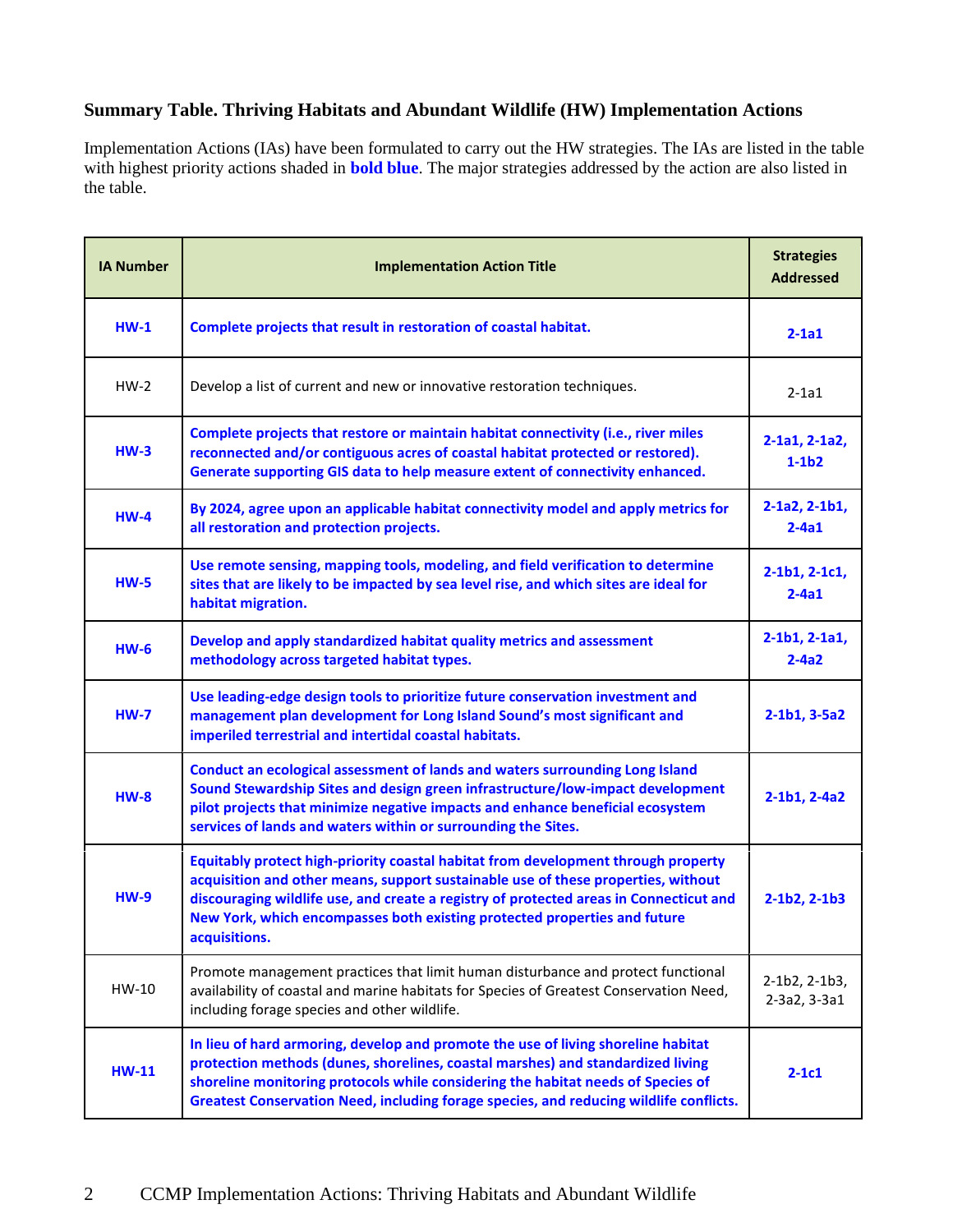| <b>IA Number</b> | <b>Implementation Action Title</b>                                                                                                                                                                                               | <b>Strategies</b><br><b>Addressed</b>          |
|------------------|----------------------------------------------------------------------------------------------------------------------------------------------------------------------------------------------------------------------------------|------------------------------------------------|
| $HW-12$          | Promote the conversion of existing armored shorelines (seawalls, riprap, bulkheads,<br>etc.) to softer, nature-based living shorelines to enhance habitat and habitat<br>connectivity.                                           | $2-1c1$                                        |
| $HW-13$          | Promote directed volunteer-driven invasive species reconnaissance and removal work.                                                                                                                                              | 2-2a1, 2-2a2,<br>$2-2d1, 3-1c1,$<br>$3-2b2$    |
| $HW-14$          | Develop and implement invasive/non-native species management plans for priority<br>terrestrial and aquatic sites.                                                                                                                | $2-2a2, 2-2d1$                                 |
| $HW-15$          | Assess adequacy of current legislation and programs that target prevention, spread,<br>and removal of invasive/non-native species.                                                                                               | 2-2a2, 2-2d1                                   |
| $HW-16$          | Collect and analyze data on, and restore habitat for, Species of Greatest<br><b>Conservation Need, including forage species.</b>                                                                                                 | $2-2b1$                                        |
| $HW-17$          | Reduce and manage threats to populations of Species of Greatest Conservation Need,<br>including forage species.                                                                                                                  | 2-2b2, 2-4a3,<br>$3-1a1$                       |
| HW-18            | Develop a shellfish management plan for aquaculture, recreation, and restoration that<br>ensures sustainable marine populations.                                                                                                 | $2-2c1$                                        |
| HW-19            | Update and implement Connecticut and New York State Wildlife Action Plans as they<br>pertain to Long Island Sound, and continue to update or draft new site-specific<br>management plans as needed.                              | $2-2d1$                                        |
| $HW-20$          | Develop and support programs to engage landowners in understanding the<br>importance of habitat protection and management methods and in implementing<br>them on their properties.                                               | 2-3a1, 2-3a2,<br>$3-1a3$                       |
| $HW-21$          | Support inclusive participation of communities and stakeholders in the design<br>and implementation of the Long Island Sound National Estuarine Research Reserve<br>management plan and reserve education and research programs. | 2-3a1, 2-3a2,<br>$3-3a2$                       |
| HW-22            | Engage local communities in design, development, implementation, and promotion of<br>habitat restoration, stewardship and monitoring projects.                                                                                   | 2-3b1, 2-3a1,<br>2-3a2, 3-1a3,<br>3-1c1, 3-2b2 |
| HW-23            | Collect and analyze data on LISS 12 targeted coastal habitat types in order to improve<br>habitat assessment and adaptive management.                                                                                            | 2-4a1, 2-4a2                                   |
| HW-24            | Explore adding new coastal habitat types to the 12 currently targeted for restoration.                                                                                                                                           | $2-4a2$                                        |
| <b>HW-25</b>     | Continue Long Island Sound eelgrass abundance surveys and promote eelgrass<br>management.                                                                                                                                        | $2-4a2$                                        |
| HW-26            | Determine whether monitoring of surrogate species, including those of high<br>conservation priority, is a cost-effective way to track habitat restoration.                                                                       | $2-4a3$                                        |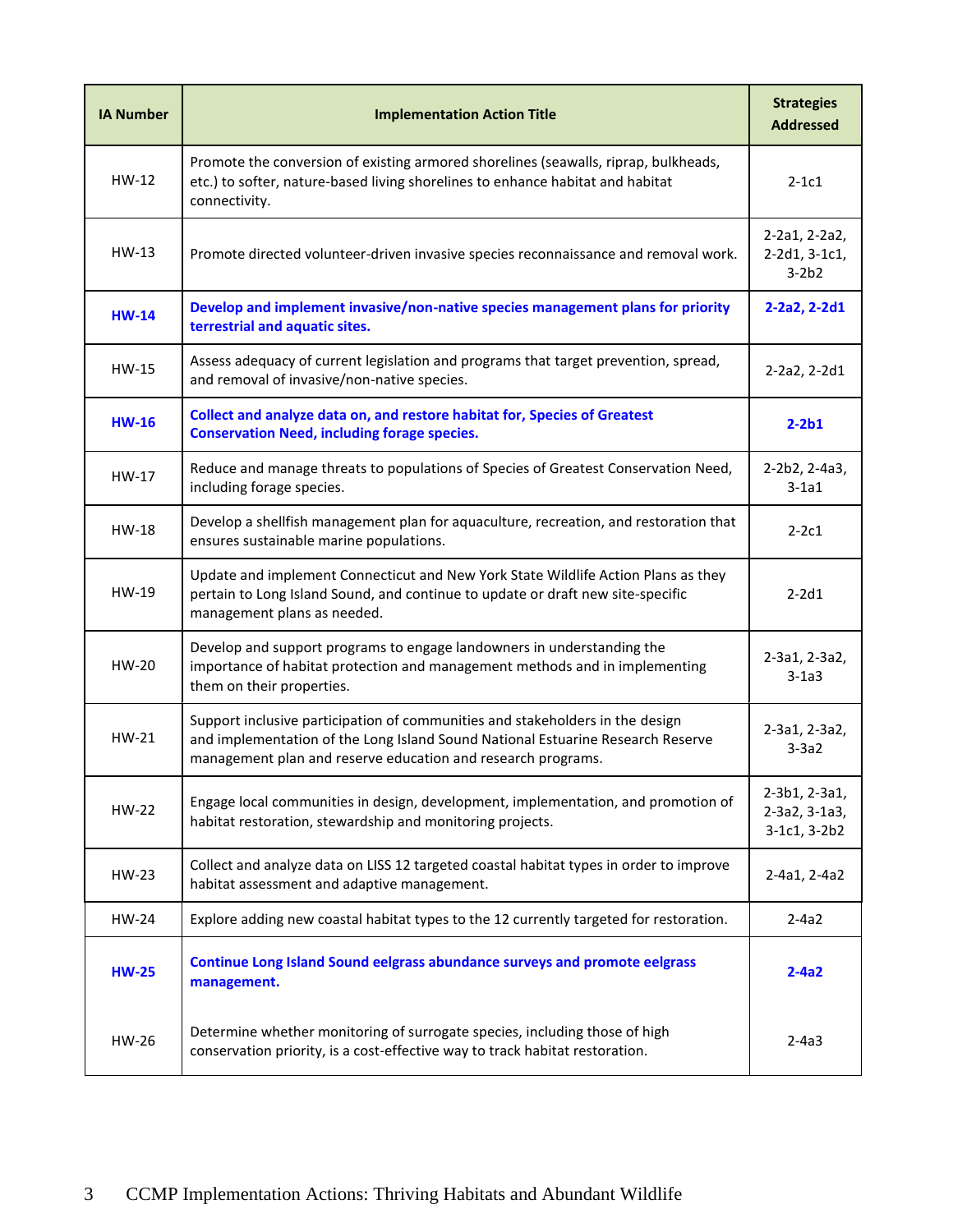| <b>IA Number</b> | <b>Implementation Action Title</b>                                                                                                                                                    | <b>Strategies</b><br><b>Addressed</b> |
|------------------|---------------------------------------------------------------------------------------------------------------------------------------------------------------------------------------|---------------------------------------|
| HW-27            | Assess causes and extent of tidal marsh change through research and monitoring and<br>use this information to create a model to prioritize sites for restoration and<br>conservation. | 2-4a4.4-1a1                           |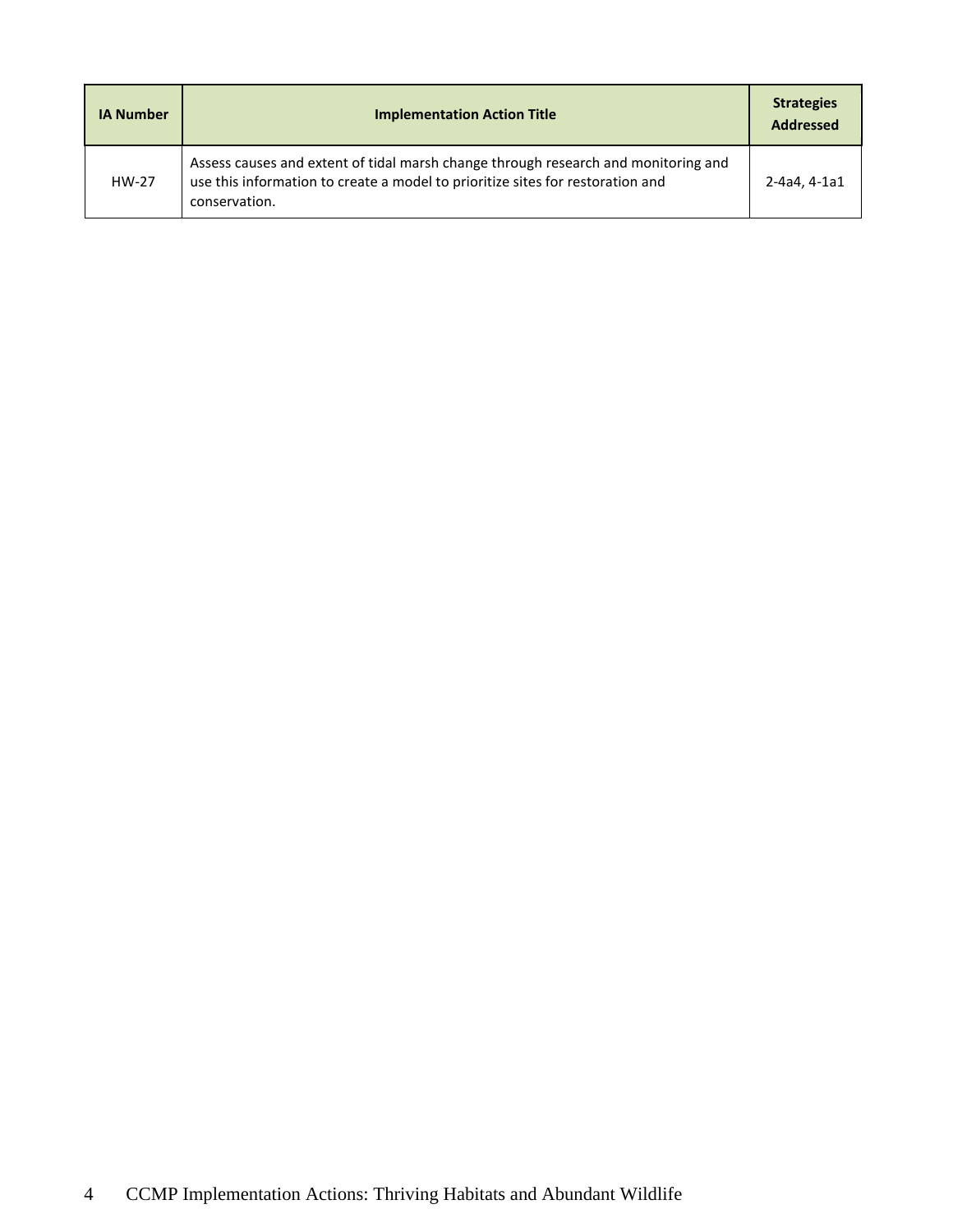*Complete projects that result in restoration of coastal habitat.*

- Theme: Thriving Habitats and Abundant Wildlife
- Goal: Restore and protect the Sound's ecological balance in a healthy, productive, and resilient state for the benefit of both people and the natural environment.
- Outcome: 2-1: Ecosystem resiliency and function are maintained by protecting, restoring, and enhancing habitats.
- Objective: 2-1a: To restore and enhance targeted habitat types.
- Strategy: 2-1a1: Develop and implement innovative and effective habitat restoration plans and projects including restoring quality and quantity of coastal habitat and fish passage.

**Project Description/Background:** This action will help to promote completion of projects to restore habitat within 12 targeted habitat types and the species associated with these habitats, whether for the entirety of their lives or just for short periods of time (stopover habitat to support avian species that migrate along the Atlantic Flyway, fish species that require habitat for nurseries, etc.) (LISS Habitat Restoration Initiative targeted habitats can be found here: https://longislandsoundstudy.net/our-vision-and-plan/thriving-habitats-and-abundant-wildlife/habitat-and-stewardshipinitiatives/). In order to accomplish this action, partner insight and prioritization will be sought. There has been progress made on implementing restoration at the top 5 priority sites (listed in Appendix D in the CCMP), and will continue implementation at those and other sites warranted.

**Cooperators and Partners:** LISS Habitat Restoration & Stewardship Work Group partners, The Nature Conservancy, Connecticut Audubon Society, Audubon Connecticut, Audubon New York, NOAA, American Rivers, Save the Sound, CTDEEP, NYSDEC, NRCS, USFWS.

**Funding Sources:** LISS program funds, various for project design and implementation, Recovering America's Wildlife Act (if passed).

# **Funding Needs:** \$\$ – \$\$\$/project

# **Expected Outputs:**

- Habitat restoration in the 12 targeted habitat types
- Funding for priority projects on the list and those that surface due to expert insight and need
- Enhanced biodiversity, increased biomass of Species of Greatest Conservation Need (SGCN), and improved habitat health due to restoration

# **Performance Metric(s):**

- Number of prioritized restoration projects that have been completed
- Species health if and when tied to specific restoration projects
- Public engagement if/when tied to priority restoration project outcomes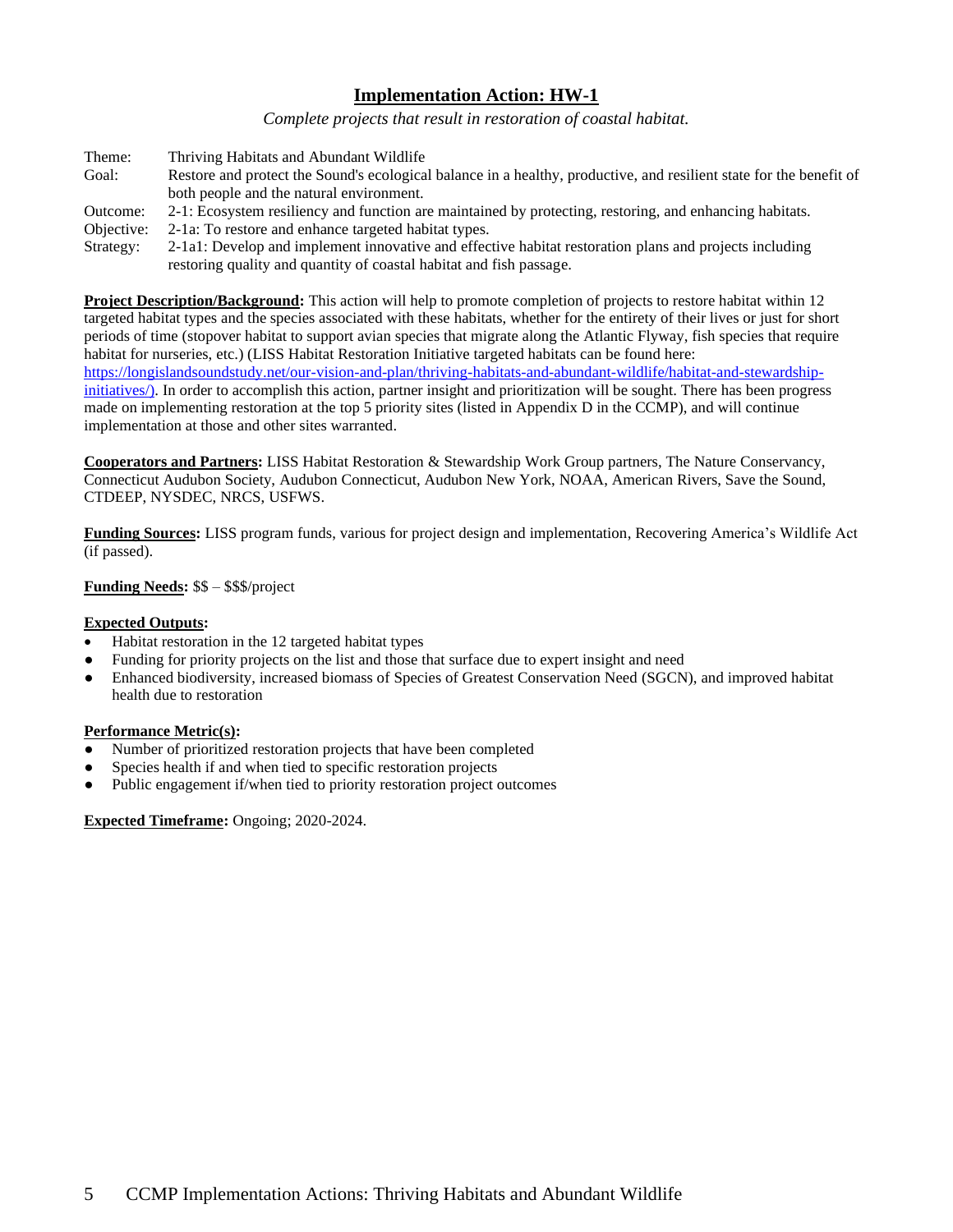*Develop a list of current and new or innovative restoration techniques.*

- Theme: Thriving Habitats and Abundant Wildlife
- Goal: Restore and protect the Sound's ecological balance in a healthy, productive, and resilient state for the benefit of both people and the natural environment.
- Outcome: 2-1: Ecosystem resiliency and function are maintained by protecting, restoring, and enhancing habitats.
- Objective: 2-1a: To restore and enhance targeted habitat types.
- Strategy: 2-1a1: Develop and implement innovative and effective habitat restoration plans and projects including restoring quality and quantity of coastal habitat and fish passage.

**Project Description/Background:** This action involves compiling and posting an annotated list of new or innovative restoration techniques to restore and enhance the extent and/or health of targeted habitats in the Long Island Sound Study (LISS) area. This will include methods for restoring or creating living shoreline habitat. The list will be assembled from the knowledge within the LISS Habitat Restoration & Stewardship Work Group and from reaching out to habitat restoration practitioners in the LISS area.

The list will include a short description of each technique, examples of where it was used, estimated cost, and contact information of the organization/project manager. The purpose of this action is to provide an easily accessible, comprehensive list of restoration techniques to habitat restoration practitioners in the Long Island Sound as a resource to draw on for new, innovative or ground tested practices that might apply to habitat restoration projects. In addition, this resource will help LISS and partners develop and implement effective habitat restoration projects and plans.

# **Cooperators and Partners:** LISS Habitat Restoration & Stewardship Work Group.

**Funding Sources:** LISS program funds, Recovering America's Wildlife Act (if passed).

**Funding Needs:** \$; list will be maintained, edited, updated as needed.

#### **Expected Outputs:**

A regularly updated online annotated list of new and innovative restoration techniques to be shared with restoration practitioners in the LISS area

#### **Performance Metric(s):**

The annotated list of habitat restoration techniques is developed and posted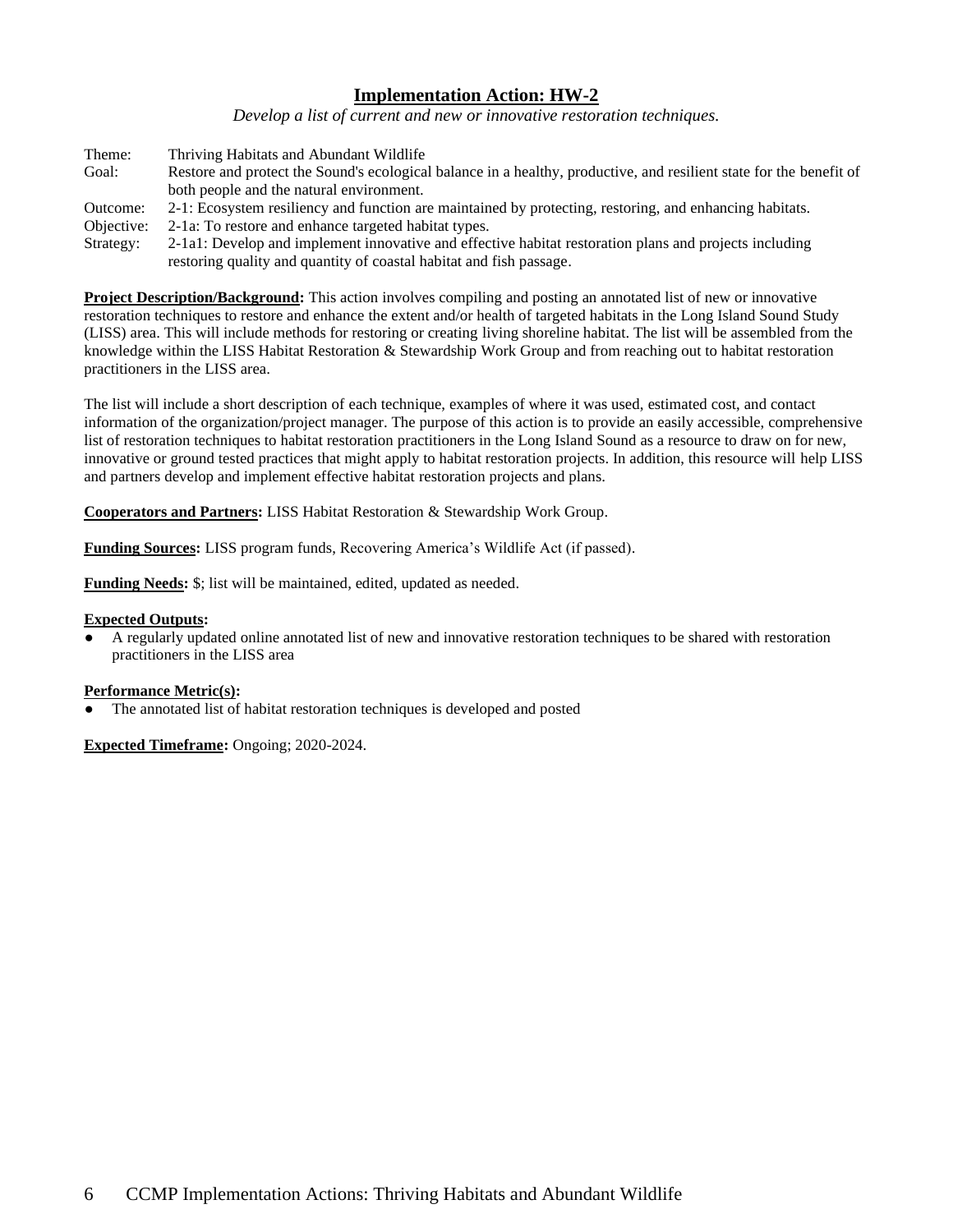*Complete projects that restore or maintain habitat connectivity (i.e., river miles reconnected and/or contiguous acres of coastal habitat protected or restored). Generate supporting GIS data to help measure extent of connectivity enhanced.*

Theme: Thriving Habitats and Abundant Wildlife Goal: Restore and protect the Sound's ecological balance in a healthy, productive, and resilient state for the benefit of both people and the natural environment. Outcome: 2-1: Ecosystem resiliency and function are maintained by protecting, restoring, and enhancing habitats. Objective: 2-1a: To restore and enhance targeted habitat types. Strategy: 2-1a1: Develop and implement innovative and effective habitat restoration plans and projects including restoring quality and quantity of coastal habitat and fish passage. 2-1a2: Restore and enhance connectivity of targeted habitat types. 1-1b2: Protect wetlands, healthy watersheds, riparian buffers, and open land to minimize

land disturbance and impervious cover through land protection, sustainable development and green

infrastructure. **Project Description/Background:** This action will help to promote habitat restoration projects that restore or maintain habitat connectivity (either terrestrial or aquatic), including river miles reconnected or contiguous acres of coastal habitat protected in the LISS area. In order to accomplish this action, the priority lists of potential habitat restoration sites created from habitat connectivity models and metrics developed in HW-4 will be used to assist local and regional funding program administrators to prioritize and fund grant proposals in a similar manner. There has been progress made on implementing restoration at the top 5 priority sites for riverine migratory corridor reconnections (listed in Appendix D in the CCMP), and

In addition, this action will encourage the generation of GIS data for proposed and completed habitat restoration projects to document habitat connectivity and to demonstrate the need for additional restoration. These data and subsequent maps will be made available online for the use of the public, municipalities, habitat restoration practitioners, etc. to assist in grant applications for habitat restoration funding and assist in municipal resource allocation for habitat restoration, as well as to track progress. Generation of the data and maps will be completed by the Co-Chairs of the Habitat Restoration Work Group and Stewardship Work Group, with help from associated partners.

**Cooperators and Partners:** LISS Habitat Restoration & Stewardship Work Group, The Nature Conservancy, Connecticut Audubon Society, Audubon Connecticut, Audubon New York, NOAA, American Rivers, Save the Sound, CTDEEP, NYSDEC, NRCS, USFWS.

**Funding Sources:** LISS program funds, NRCS Environmental Quality Incentives Program, USFWS, Audubon Connecticut's In Lieu Fee Program, various for project design and implementation, Recovering America's Wildlife Act (if passed).

# **Funding Needs:** \$\$–\$\$\$/project

#### **Expected Outputs:**

- GIS data generated for potential and completed habitat restoration projects and made accessible to the public
- An online map displaying the habitat restoration projects (completed and proposed) that enhance habitat connectivity
- Letters to funding program administrators requesting that prioritization by habitat connectivity be added to their ranking criteria

#### **Performance Metric(s):**

● Number of prioritized restoration projects that have been completed

will continue implementation at those and other sites warranted.

- Number of proposed or completed habitat restoration sites with GIS data generated and available
- Number of river miles reconnected
- Number of contiguous acres of coastal habitat protected or restored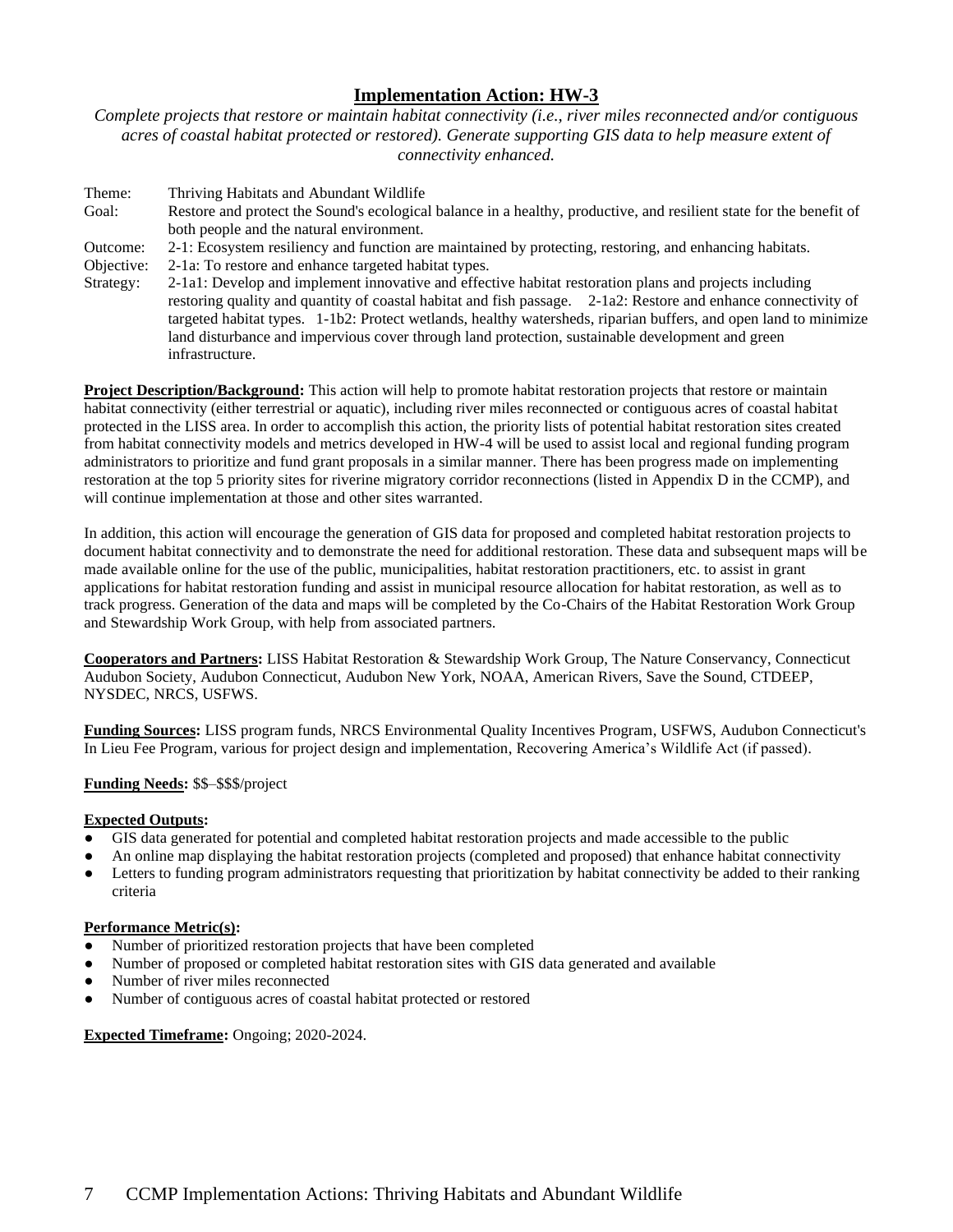*By 2024, agree upon an applicable habitat connectivity model and apply metrics for all restoration and protection projects.* 

| Theme:     | Thriving Habitats and Abundant Wildlife                                                                             |
|------------|---------------------------------------------------------------------------------------------------------------------|
| Goal:      | Restore and protect the Sound's ecological balance in a healthy, productive, and resilient state for the benefit of |
|            | both people and the natural environment.                                                                            |
| Outcome:   | 2-1: Ecosystem resiliency and function are maintained by protecting, restoring, and enhancing habitats.             |
| Objective: | 2-1a: To restore and enhance targeted habitat types.                                                                |
| Strategy:  | 2-1a2: Restore and enhance connectivity of targeted habitat types. 2-1b1: Identify high-priority areas to protect   |
|            |                                                                                                                     |

using a repeatable, criteria-based process to minimize bias, supplemented by expert knowledge. 2-4a1: Support ecosystem science research such as habitat modeling and landscape design efforts to enhance protection of living terrestrial and aquatic resources.

**Project Description/Background:** Habitat connectivity can be as important to wildlife as habitat condition. If habitat areas are not of sufficient size or do not have connectivity to other quality habitat areas, a pristine habitat can become effectively useless to the species that depend on it. Connecting quality habitats is another tool that can be used to improve overall habitat function and value.

In order to promote habitat restoration and protection projects that restore or maintain habitat connectivity (either terrestrial or aquatic) in the LISS area, practitioners will need priority lists, models, maps and other metrics that identify potential, highpriority restoration and protection sites. Existing habitat connectivity data and models for regions in the northeast will be reviewed for use in the LISS area.

For this action, partners will agree upon an applicable habitat connectivity model and apply metrics to determine priority levels for habitat restoration and land protection (acquisition) projects. This effort will benefit the states of New York and Connecticut. From this habitat connectivity model and metrics, priority lists of potential habitat restoration and protection sites which will increase connectivity across the landscape will be created. These priority lists will be used in HW-3 to complete priority projects that result in habitat connectivity.

**Cooperators and Partners:** LISS Habitat Restoration & Stewardship Work Group, CTDEEP, NYSDEC.

**Funding Sources:** LISS program funds, USFWS grant program, Recovering America's Wildlife Act (if passed).

# **Funding Needs:** \$\$

#### **Expected Outputs:**

- Potential habitat connectivity models are reviewed and discussed via the LISS HRSWG and its partners. A habitat connectivity model is chosen for use by LISS in order to track and prioritize connectivity.
- A list and map of prioritized sites for restoration and protection to increase habitat connectivity in LISS area
- GIS data layers for various coastal habitats from which connectivity can be assessed
- Recommendations for where to prioritize habitat restoration and land protection

# **Performance Metric(s):**

- Maintained and enhanced connectivity
- Generation of lists that prioritize areas for land protection and restoration
- Restoration and acquisition of priority areas

**Expected Timeframe:** Discrete; 2020-2024.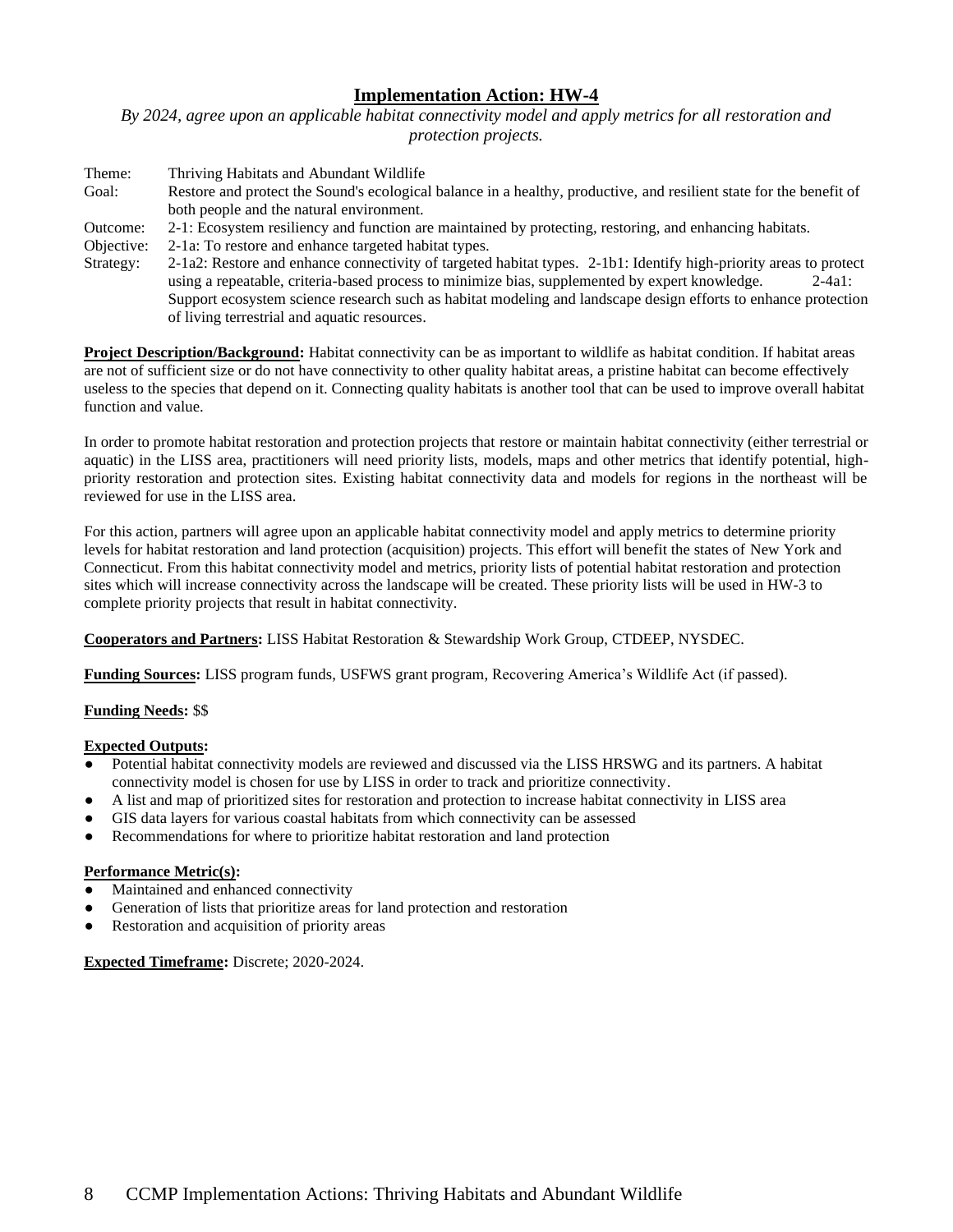*Use remote sensing, mapping tools, modeling, and field verification to determine sites that are likely to be impacted by sea level rise, and which sites are ideal for habitat migration.* 

- Theme: Thriving Habitats and Abundant Wildlife Goal: Restore and protect the Sound's ecological balance in a healthy, productive, and resilient state for the benefit of both people and the natural environment. Outcome: 2-1: Ecosystem resiliency and function are maintained by protecting, restoring, and enhancing habitats.
- Objective: 2-1b: To protect targeted habitat types through acquisition and other mechanisms. Strategy: 2-1b1: Identify high-priority areas to protect using a repeatable, criteria-based process to minimize bias, supplemented by expert knowledge. 2-1c1: Identify and prioritize upland, wetland, and aquatic habitats that are vulnerable to climate change impacts and take action to mitigate or adapt to these impacts (e.g., remove or mitigate barriers to habitat migration). 2-4a1: Support ecosystem science research such as habitat modeling and landscape design efforts to enhance protection of living terrestrial and aquatic resources.

**Project Description/Background:** In order to plan properly for Sea Level Rise (SLR), it is important to know which habitats will be impacted by SLR and which habitats are ideal for habitat migration. This action will use remote sensing, mapping tools, modeling, and field verification techniques to assist planning and implementation of restoration projects to improve resiliency. In addition, this action will enhance the effectiveness of targeted land acquisition that will allow for habitat migration. Monitoring and installation of Surface Elevation Tables will be included in this implementation action. All efforts will need to be conducted on a regular basis in order to reevaluate changes in SLR predictions and habitat changes.

**Cooperators and Partners:** USFWS, LISS HRSWG, TNC-Connecticut, TNC-New York, NYSERDA, NYC DPR, TNC-Connecticut, NYSDEC, University of Connecticut, Yale University, Audubon Connecticut, Audubon New York.

**Funding Sources:** Various funding sources connected to sources above, Recovering America's Wildlife Act (if passed).

# **Funding Needs:** \$\$/project

## **Expected Outputs:**

- Maps and list of sites impacted by SLR
- Maps and lists of sites that are ideal for habitat migration
- Monitoring strategy for SLR vulnerable habitats to detect what changes actually occur and at what rates
- Long-term monitoring sites identified (possibly using Stewardship Sites as Sentinel Monitoring Sites)
- Research directed toward the understanding of marine transgression processes and marsh response to sea level rise

#### **Performance Metric(s):**

- Number of sites assessed that are likely to be impacted by SLR
- Number of sites identified that are ideal for habitat migration
- Number of monitoring strategies, long-term monitoring sites identified
- Number of research projects initiated toward understanding processes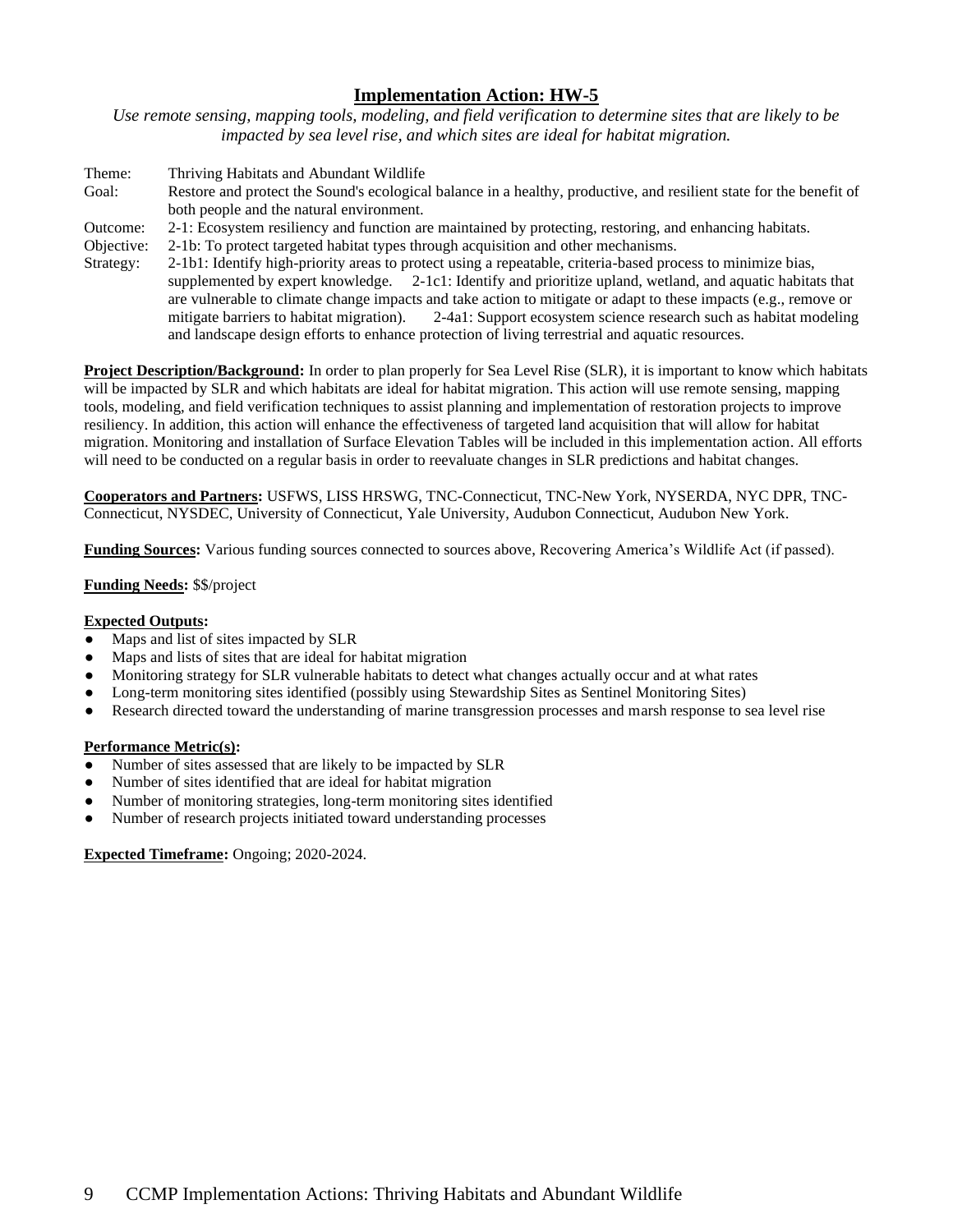*Develop and apply standardized habitat quality metrics and assessment methodology across targeted habitat types.*

| Theme:     | Thriving Habitats and Abundant Wildlife                                                                                                                                                                                                                                                                                                                       |
|------------|---------------------------------------------------------------------------------------------------------------------------------------------------------------------------------------------------------------------------------------------------------------------------------------------------------------------------------------------------------------|
| Goal:      | Restore and protect the Sound's ecological balance in a healthy, productive, and resilient state for the benefit of                                                                                                                                                                                                                                           |
|            | both people and the natural environment.                                                                                                                                                                                                                                                                                                                      |
| Outcome:   | 2-1: Ecosystem resiliency and function are maintained by protecting, restoring, and enhancing habitats.                                                                                                                                                                                                                                                       |
| Objective: | 2-1b: To protect targeted habitat types through acquisition and other mechanisms.                                                                                                                                                                                                                                                                             |
| Strategy:  | 2-1b1: Identify high-priority areas to protect using a repeatable, criteria-based process to minimize bias,                                                                                                                                                                                                                                                   |
|            | supplemented by expert knowledge. 2-1a1: Develop and implement innovative and effective habitat                                                                                                                                                                                                                                                               |
|            | $\mathcal{L} = \{1, \ldots, 1, \ldots, 1, \ldots, 1, \ldots, 1, \ldots, 1, \ldots, 1, \ldots, 1, \ldots, 1, \ldots, 1, \ldots, 1, \ldots, 1, \ldots, 1, \ldots, 1, \ldots, 1, \ldots, 1, \ldots, 1, \ldots, 1, \ldots, 1, \ldots, 1, \ldots, 1, \ldots, 1, \ldots, 1, \ldots, 1, \ldots, 1, \ldots, 1, \ldots, 1, \ldots, 1, \ldots, 1, \ldots, 1, \ldots, 1$ |

restoration plans and projects including restoring quality and quantity of coastal habitat and fish passage. 2-4a2: Inventory status and trends in quality, quantity, and distribution of priority habitats and species.

**Project Description/Background:** Ecologists working in the Long Island Sound coastal boundary must balance the needs of the urban population with the needs of valuable ecological communities. To do this, a targeted understanding of land conservation and restoration priorities is a must. Establishing standardized habitat quality metrics and a repeatable criteriabased assessment methodology will allow managers and practitioners to better understand the condition of habitats and how they have changed over time. The LISS Habitat Restoration Initiative has targeted 12 coastal habitat types for restoration and each habitat type can have its own criteria for assessment. Having an idea of the quality or overall health of those habitats is an integral piece in collaborative efforts to forward sound conservation action and to inform management decisions and restoration activities. Partners across the Sound have been working on developing these standardized metrics and methodologies and they can be shared through the LISS HRSWG.

This IA will directly impact development of HW-7 and HW-23.

**Cooperators and Partners:** USFWS, LISS HRSWG, TNC-New York, NYSERDA, NYC DPR, CTDEEP, NYSDEC, other state, federal, and non-profit partners as expertise is needed.

**Funding Sources:** Various funding sources connected to organizations above, Recovering America's Wildlife Act (if passed).

**Funding Needs:** \$\$-\$\$\$; Development of habitat quality metrics and assessment methodologies based on project size, application of metrics and methodology.

# **Expected Outputs:**

Consistent methods for evaluating habitat quality of targeted coastal habitats

# **Performance Metric(s):**

Number of adopted protocols for metrics and methodology across each targeted coastal habitat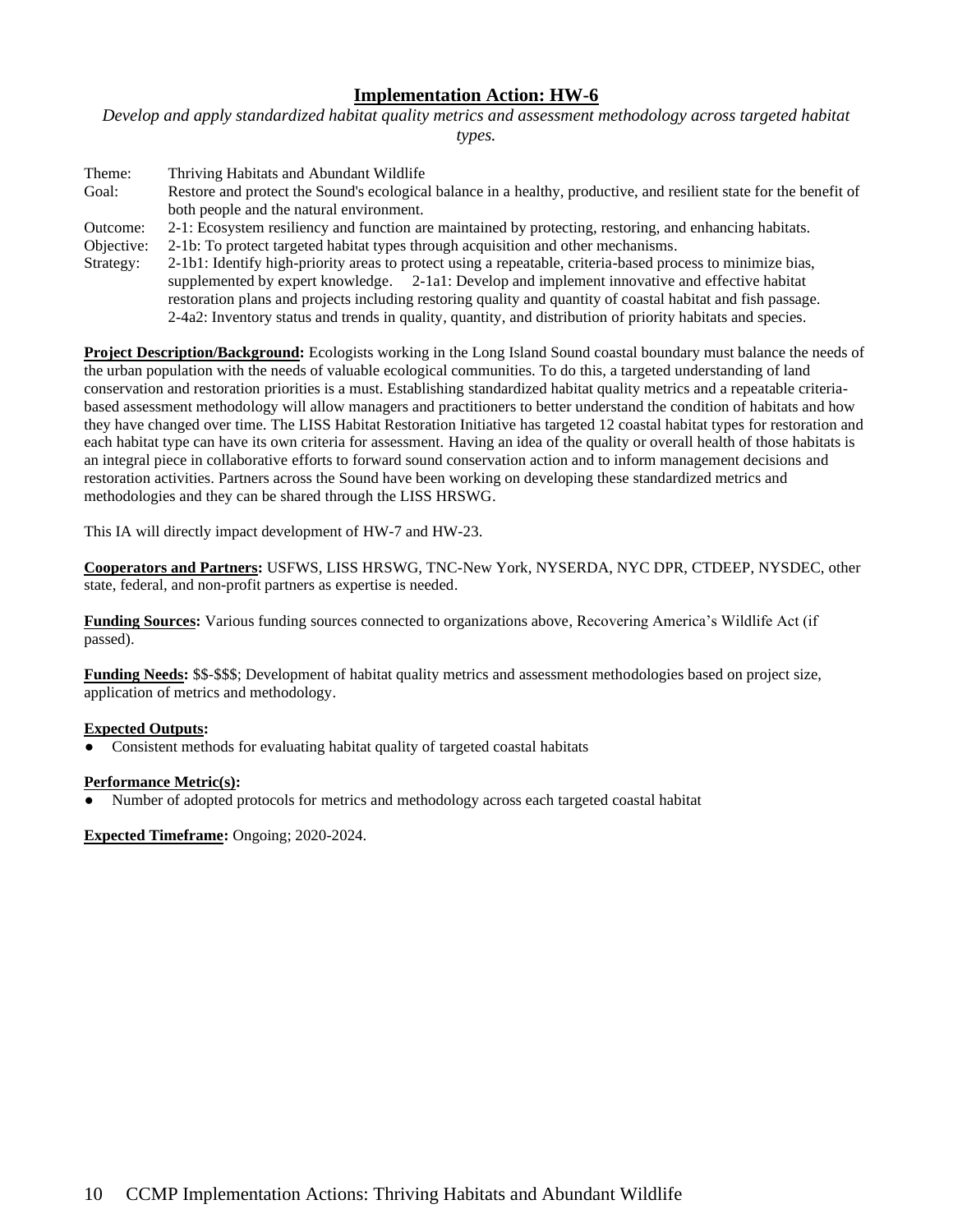*Use leading-edge design tools to prioritize future conservation investment and management plan development for Long Island Sound's most significant and imperiled terrestrial and intertidal coastal habitats.*

| Theme:     | Thriving Habitats and Abundant Wildlife                                                                             |
|------------|---------------------------------------------------------------------------------------------------------------------|
| Goal:      | Restore and protect the Sound's ecological balance in a healthy, productive, and resilient state for the benefit of |
|            | both people and the natural environment.                                                                            |
| Outcome:   | 2-1: Ecosystem resiliency and function are maintained by protecting, restoring, and enhancing habitats.             |
| Objective: | 2-1b: To protect targeted habitat types through acquisition and other mechanisms.                                   |
| Strategy:  | 2-1b1: Identify high-priority areas to protect using a repeatable, criteria-based process to minimize bias,         |

supplemented by expert knowledge. 3-5a2: Improve access to Long Island Sound and its embayments, maintain and enhance view corridors and blueways, and enhance water-dependent uses.

**Project Description/Background:** Decision support tools, aiding in the identification and prioritization of candidate sites for stewardship purposes are essential to protecting ecologically important areas around Long Island Sound. This action will use existing tools, and new tools in development to help identify new priority coastal habitats in the LISS Area for possible designation as Stewardship Areas or Stewardship Sites.

These tools will provide a geo-referenced list of sites or areas that meet ecological evaluation criteria in the first phases of a multi-phase screening process to identify Areas or Sites most worthy of additional investment of LISS conservation resources. This action also involves using tools to help identify and prioritize Stewardship Sites for management plan development, which is essential for maintaining targeted habitat and targeted (listed) species, as well as for allowing long term planning and accountability to landowners.

**Cooperators and Partners:** LISS Habitat & Stewardship Work Group in collaboration with NYOPRHP, NYSDEC, USFWS.

**Funding Sources:** LISS program funds and additional funds through partner collaborators, Recovering America's Wildlife Act (if passed).

# **Funding Needs:** \$\$

#### **Expected Outputs:**

- Prioritized list of sites or areas for possible nomination as Stewardship Areas or Stewardship Sites that can help best direct limited conservation resources
- Management plans created for identified and prioritized sites

#### **Performance Metric(s):**

- Number of sites or areas determined to be worthy of Stewardship Site or Area designation
- Number of management plans created
- Number of publicly owned Stewardship Site or Area landowners participating in the development of management plans for their properties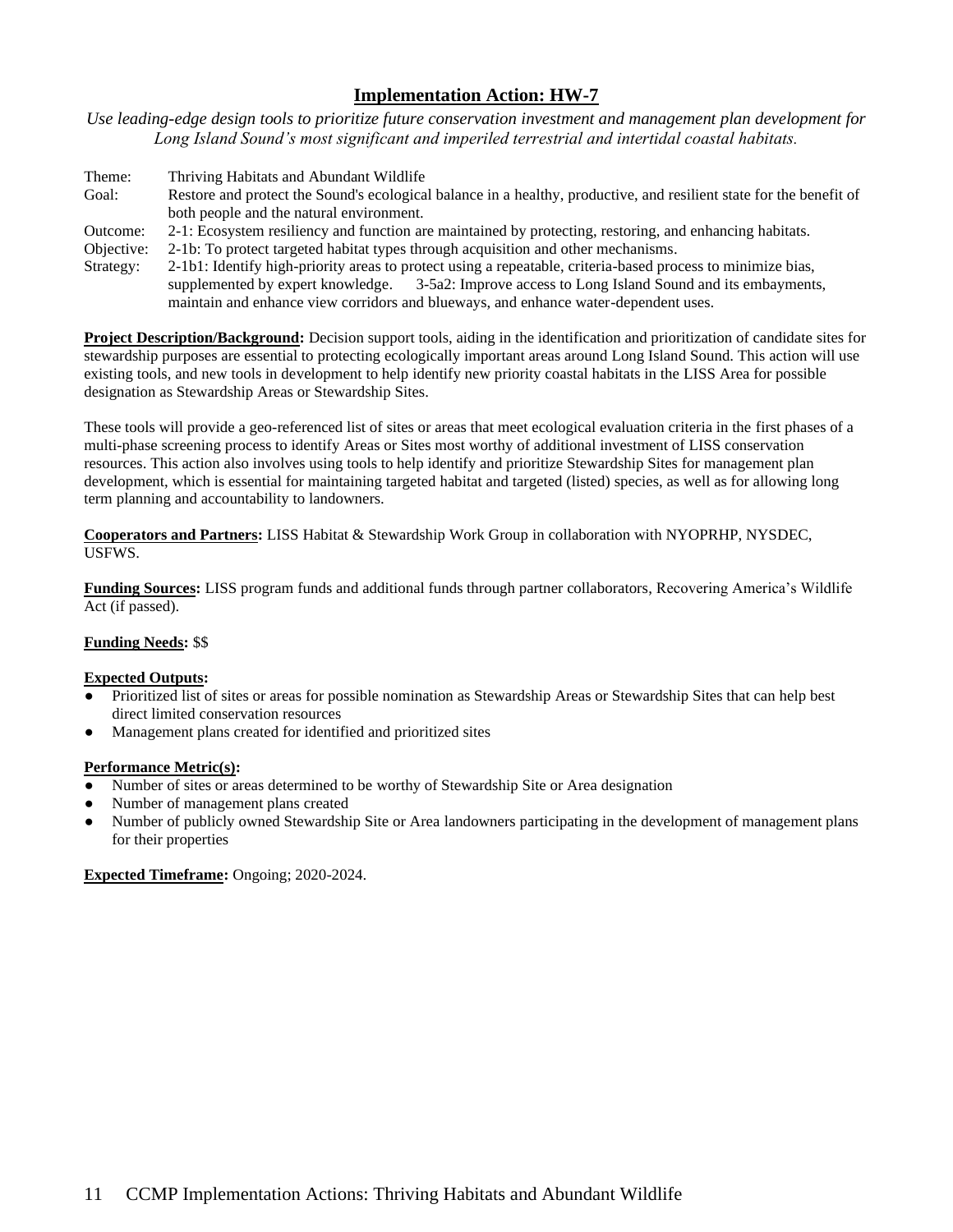*Conduct an ecological assessment of lands and waters surrounding Long Island Sound Stewardship Sites and design green infrastructure/low-impact development pilot projects that minimize negative impacts and enhance beneficial ecosystem services of lands and waters within or surrounding the Sites.*

Theme: Thriving Habitats and Abundant Wildlife Goal: Restore and protect the Sound's ecological balance in a healthy, productive, and resilient state for the benefit of both people and the natural environment. Outcome: 2-1: Ecosystem resiliency and function are maintained by protecting, restoring, and enhancing habitats. Objective: 2-1b: To protect targeted habitat types through acquisition and other mechanisms. Strategy: 2-1b1: Identify high-priority areas to protect using a repeatable, criteria-based process to minimize bias, supplemented by expert knowledge. 2-4a2: Inventory status and trends in quality, quantity, and distribution of priority habitats and species.

**Project Description/Background:** Stewardship Sites represent essential, rare habitat found throughout Long Island Sound that support a diversity of plant and wildlife species, open space for people to enjoy, and outdoor laboratories for research. These sites possess high ecological value but in many cases are surrounded by urban development that brings with it threats (runoff, erosion, pollution) to the Site's ecological integrity. This action will conduct an ecological assessment of land and water surrounding Long Island Sound Stewardship Sites and design green infrastructure/low impact development (GI/LID) pilot projects that minimize negative impacts from nitrogen and other pollutants and enhance beneficial ecosystem services of lands and waters within or surrounding the Sites and to ensure site preservation.

This action will also seek to engage municipalities and the public through outreach and community meetings. This outreach will create greater public awareness of Stewardship Sites and serve to increase a sense of stewardship ethic in urban communities surrounding the sites. The GI/LID design process as a whole will serve as a model for National Estuary Programs with urban areas of high ecological value.

Designs for two GI/LID pilot projects have been completed at two Stewardship Sites. If future funding becomes available, there will be potential to choose other Stewardship Sites, based on the assessment, for design. Funding will also be needed for implementation of the two completed design projects.

**Cooperators and Partners:** LISS Habitat & Stewardship Work Group, Connecticut Audubon Society, NEIWPCC, state agencies and local municipalities.

**Funding Sources:** LISS program funds through NEIWPCC, LISFF, Recovering America's Wildlife Act (if passed).

# **Funding Needs:** \$–\$\$

# **Expected Outputs:**

- Funding secured and designs for two Stewardship pilot Site(s) (one in New York and one in Connecticut) are implemented
- Conceptual designs for two more Stewardship Sites that include GI/LID conceptual designs and address how the major threats to Stewardship Site resources can be avoided, minimized, and mitigated
- Report outlining an engagement protocol with a focus on how future contractors, partners or LISS HRSWG co-leaders could establish new partnerships and a stronger rapport with town officials and residents within the pilot project area

#### **Performance Metric(s):**

- Number of community meetings held and number of people that attend the community meetings
- Number of GI/LID designs produced at Stewardship Sites
- Number of GI/LID projects implemented at Stewardship Sites

**Expected Timeframe:** Discrete; 2020-2024.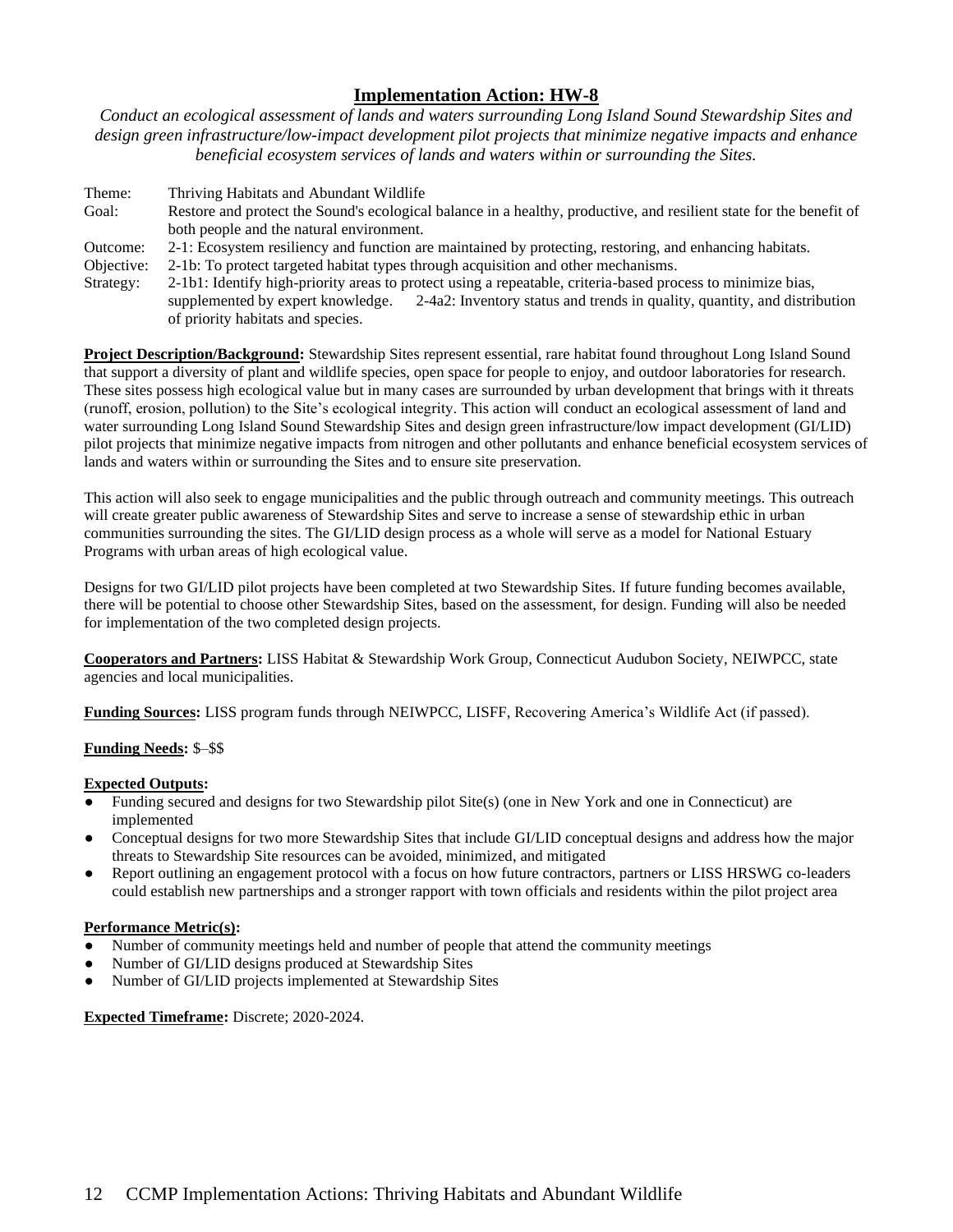*Equitably protect high-priority coastal habitat from development through property acquisition and other means, support sustainable use of these properties, without discouraging wildlife use, and create a registry of protected areas in Connecticut and New York, which encompasses both existing protected properties and future acquisitions.*

Theme: Thriving Habitats and Abundant Wildlife Goal: Restore and protect the Sound's ecological balance in a healthy, productive, and resilient state for the benefit of both people and the natural environment. Outcome: 2-1: Ecosystem resiliency and function are maintained by protecting, restoring, and enhancing habitats. Objective: 2-1b: To protect targeted habitat types through acquisition and other mechanisms. Strategy: 2-1b2: Conserve and enhance natural areas and open space to benefit ecosystem function and wildlife. 2-1b3: Conserve and enhance natural areas and open space to benefit public access, recreation, and shoreline and community protection.

**Project Description/Background:** Undeveloped coastal properties are becoming scarce and must be protected from development for wildlife and recreational use. Targeting and acquiring high-priority conservation properties (ex: Plum Island, NY; former Seaside Sanatorium in Waterford, CT) will minimize negative coastal development in the future. Additional high-priority sites would include properties abutting important natural resources and existing conservation areas (Nissequogue River Corridor, Wading River Assemblage, Shu Swamp Preserve, and Sunken Meadow State Park in New York; Lower Connecticut River, Niantic River and Bay, Barn Island Wildlife Management Area, and Hammonasset Beach State Park in Connecticut).

Connecticut state law sets a goal of conserving 21 percent of the state's land area (673,210 acres), with Connecticut's official land conservation plan establishing 2023 as the target date. That goal includes conservation land owned by towns and cities, land trusts and other nonprofit organizations, water utilities, and the State. New York State is currently working on the latest version of their New York Open Space Conservation Plan. The Plan serves as the blueprint for the State's land conservation efforts and is required by law to be revised every three years. The most recent version was released in 2016 [\(https://www.dec.ny.gov/lands/98720.html\)](https://www.dec.ny.gov/lands/98720.html). In the Plan, open space is considered an area of land that is either publicly or privately owned that will remain in its natural state or is used for agriculture, free from intensive development for residential, commercial, industrial or institutional use. The Plan identifies conservation projects and objectives for all counties found within the Long Island Sound watershed. These projects and objectives were determined by Regional Advisory Committees composed of County, State, land conservation organizations, and community interest group representatives, along with public comments received through the Plan review process. This Plan will help guide land acquisition in New York State for the coming years.

The LISS has set goals for the protection of coastal lands. This action will work to equitably protect high-priority conservation land from development through property acquisition or other means, support sustainable uses of these properties in order to accommodate climate change and SLR, and create a registry of protected conservation land in Connecticut and New York, which encompasses both existing protected properties and future acquisitions. This action will also encourage and support research opportunities to assess opportunities for managed shoreline restoration and public access. There is a need for an accurate, complete inventory of protected land statewide in Connecticut and in the coastal area of Connecticut and New York to assess progress toward these goals.

**Cooperators and Partners:** Various—CTDEEP, NYSDEC, municipalities within LISS coastal area, USFWS, NRCS, water utilities, power utilities, Connecticut Audubon Society, TNC, and various other land trusts and nonprofit organizations.

**Funding Sources:** Various federal and state funding sources, NRCS Farm and Ranchlands Protection Program, USFWS, Audubon Connecticut's In Lieu Fee Program, Audubon IBA Small Matching Grants Program, Great American Outdoors Act, and possibly through private donations.

# **Funding Needs:** \$\$\$–\$\$\$\$

# **Expected Outputs:**

- More land protected from development
- More land set aside strictly for wildlife use
- More land for shared wildlife and recreational use
- Larger contiguous parcels of protected lands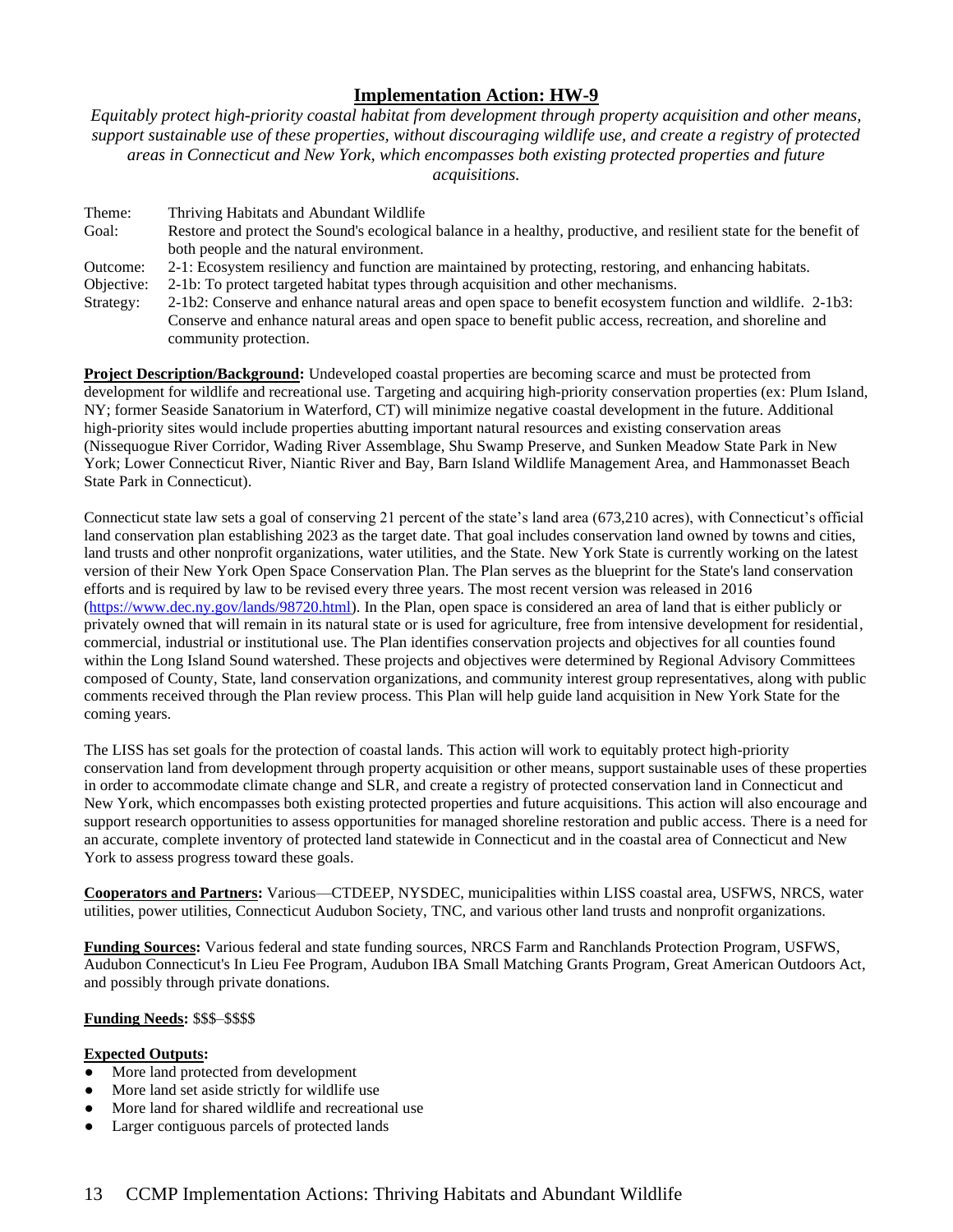● Easily accessible database of protected lands

## **Performance Metric(s):**

- Degree of completion of inventory database (registry) of protected conservation land
- Number of parcels and acres and acquired
- Number of acquired acres/parcels that increase connectivity with other protected parcels and targeted habitats
- Number or acquired acres/parcels that directly and significantly benefit priority/protected species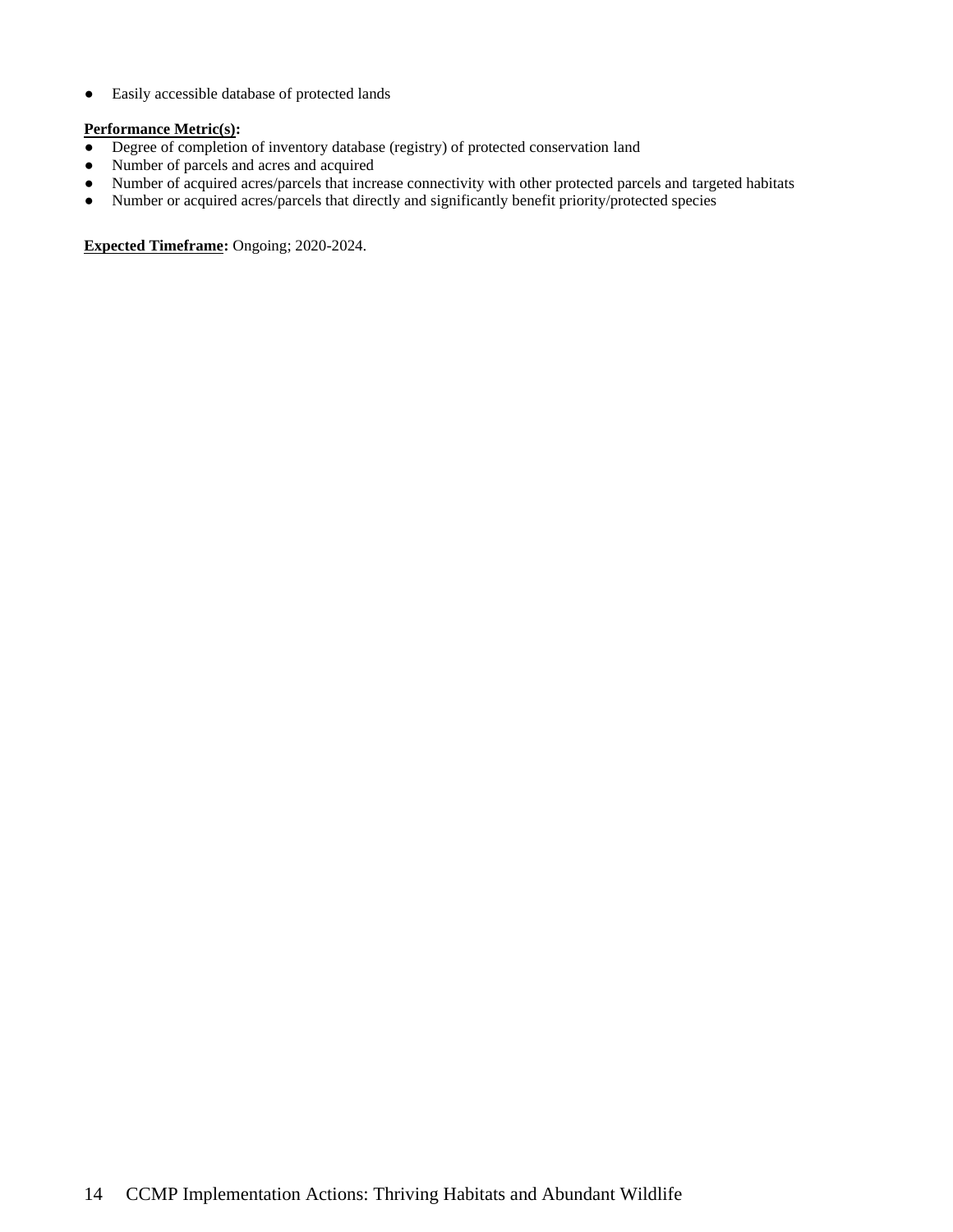*Promote management practices that limit human disturbance and protect functional availability of coastal and marine habitats for Species of Greatest Conservation Need, including forage species and other wildlife*.

Theme: Thriving Habitats and Abundant Wildlife Goal: Restore and protect the Sound's ecological balance in a healthy, productive, and resilient state for the benefit of both people and the natural environment. Outcome: 2-1: Ecosystem resiliency and function are maintained by protecting, restoring, and enhancing habitats. Objective: 2-1b: To protect targeted habitat types through acquisition and other mechanisms. Strategy: 2-1b2: Conserve and enhance natural areas and open space to benefit ecosystem function and wildlife. 2-1b3: Conserve and enhance natural areas and open space to benefit public access, recreation, and shoreline and community protection. 2-3a2: Communicate the importance of ecosystem services to the public and municipal leaders. 3-3a1: Support the dissemination of the best practices to reduce contaminants, improve water quality, and protect habitats through professional development training and workshops.

**Project Description/Background:** The 12 targeted coastal habitat types found within the Long Island Sound provide resting, feeding, and breeding habitat for a variety of Species of Greatest Conservation Need (SGCN), forage species, and other wildlife. Restoration and protection of these habitat types are two steps to ensuring that these natural areas provide those ecosystem services. However, it is critical to promote and implement proper land management of these habitat types so that they provide the greatest benefits to SGCN, forage species, and other wildlife. These species can be negatively impacted by human disturbance. The implementation of best management practices on these lands can protect and enhance the population numbers of these essential species.

This Action relates to HW-9, HW-16, and HW-17.

**Cooperators and Partners:** Various—based on lead partner for projects, and/or property owner, Connecticut Audubon Society, Audubon Connecticut, Audubon New York, NYC DPR, New York and Connecticut State Parks, USFWS, New York and Connecticut municipalities, Connecticut Invasive Plant Working Group (CIPWG), New York Partnership for Regional Invasive Species Management (PRISMs), The Nature Conservancy, USFWS, NYSDEC, CTDEEP.

**Funding Sources:** Various federal and state (primarily) funding sources, local municipalities, LISS Program Funding— LISFF, Recovering America's Wildlife Act (if passed).

# **Funding Needs:** \$\$–\$\$\$

#### **Expected Outputs:**

Targeted coastal habitats are managed to reduce human disturbance and support and enhance SGCN, forage species, and other wildlife

#### **Performance Metric(s):**

- Number of management plans that include management practices that protect and enhance populations of SGCN, forage species, and other wildlife
- Number of projects in targeted habitat types that limit human disturbance to benefit populations of SGCN, forage species, and other wildlife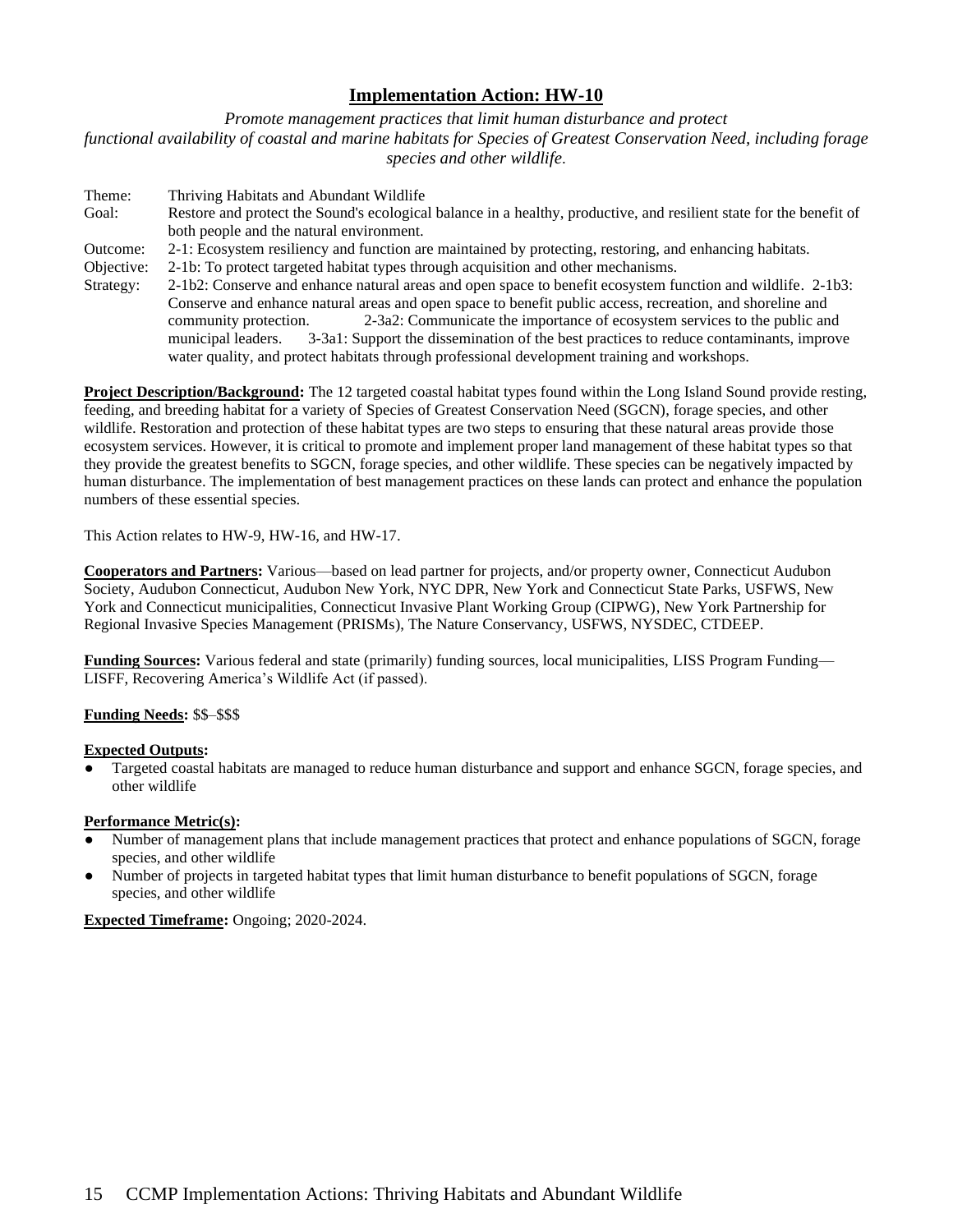*In lieu of hard armoring, develop and promote the use of living shoreline habitat protection methods (dunes, shorelines, coastal marshes) and standardized living shoreline monitoring protocols while considering the habitat needs of Species of Greatest Conservation Need, including forage species, and reducing wildlife conflicts.*

Theme: Thriving Habitats and Abundant Wildlife Goal: Restore and protect the Sound's ecological balance in a healthy, productive, and resilient state for the benefit of both people and the natural environment. Outcome: 2-1: Ecosystem resiliency and function are maintained by protecting, restoring, and enhancing habitats. Objective: 2-1c: To increase or maintain resiliency of coastal habitats and the services they provide. Strategy: 2-1c1: Identify and prioritize upland, wetland, and aquatic habitats that are vulnerable to climate change impacts and take action to mitigate or adapt to these impacts (e.g., remove or mitigate barriers to habitat

**Project Description/Background:** Living shorelines projects can include such activities as constructed/restored tidal wetlands and dunes, installation of reef balls or other small, low-height and low-impact stone walls, or any other combination softer (natural fiber logs/blankets) and harder materials (stones, wood), and may also include planting of native vegetation. These kinds of projects provide the storm protection and erosion control benefits without the permanent negative impacts associated with larger shoreline armoring alternatives such as seawalls and bulkheads. Hardened shorelines typically cause erosion on the waterward side, and oftentimes exacerbate storm damage to neighboring properties. Prior to 2012, the Connecticut statutes governing the coastal permitting process did not allow for a simplified permitting process to authorize living shorelines. As erosion-control structures, permit applications for lower-impact living shorelines projects were treated in the same manner as applications for seawalls, bulkheads, revetments, and other forms of high-impact, hard shoreline armoring. This classification made it difficult to authorize living shorelines without the applicant demonstrating a severe erosion problem or an imminent loss to dwellings on the property. The passage of Public Act 12-101 made it possible for coastal property owners to get authorization for living shorelines projects under a faster permitting track, and demonstration of project urgency is also no longer required. The result is a shorter delay before implementation when a living shoreline is recommended by conservation experts to protect coastal habitats from erosion, to the benefit of the wildlife supported by these habitats. In New York, as per the Community Risk and Resiliency Act (CRRA) legislation, the state has developed guidance on the use of resiliency measures that utilize natural resources and natural processes to reduce risk. It is essential that partners work together to determine monitoring protocols (biological and otherwise) for all types of living shoreline projects in order to evaluate project success and failure. This action will promote permitting strategies and regulations in New York that encourage the use of living shoreline habitat protection methods (dunes, coastal marshes), in lieu of hard armoring. This action will also work to develop standardized living shoreline monitoring protocols, while considering the habitat needs of Species of Greatest Conservation Need, including forage species, for both Connecticut and New York.

**Cooperators and Partners:** CTDEEP, NYSDEC, NYSDOS, USFWS, NYCDPR, Connecticut Audubon Society, municipalities within LISS coastal area, various other private waterfront property owners.

**Funding Sources:** Various federal (primarily) funding sources; state, municipal, and private funds to a more limited extent.

# **Funding Needs:** \$\$–\$\$\$\$

# **Expected Outputs:**

- Coastal habitats are protected from erosion and buffered against storm damage
- Permitting strategies that require/encourage the use of living shorelines for habitat protection and enhancement (NY)
- Changes in the regulations that allow for the installation of innovative living shoreline techniques (NY)
- Monitoring protocols developed

migration).

#### **Performance Metric(s):**

- Decrease in the rate of loss/erosion of coastal habitats
- Increase in aerial extent of coastal habitats that are protected by living shorelines
- Number and variety of living shorelines implemented
- Number of living shoreline monitoring protocols developed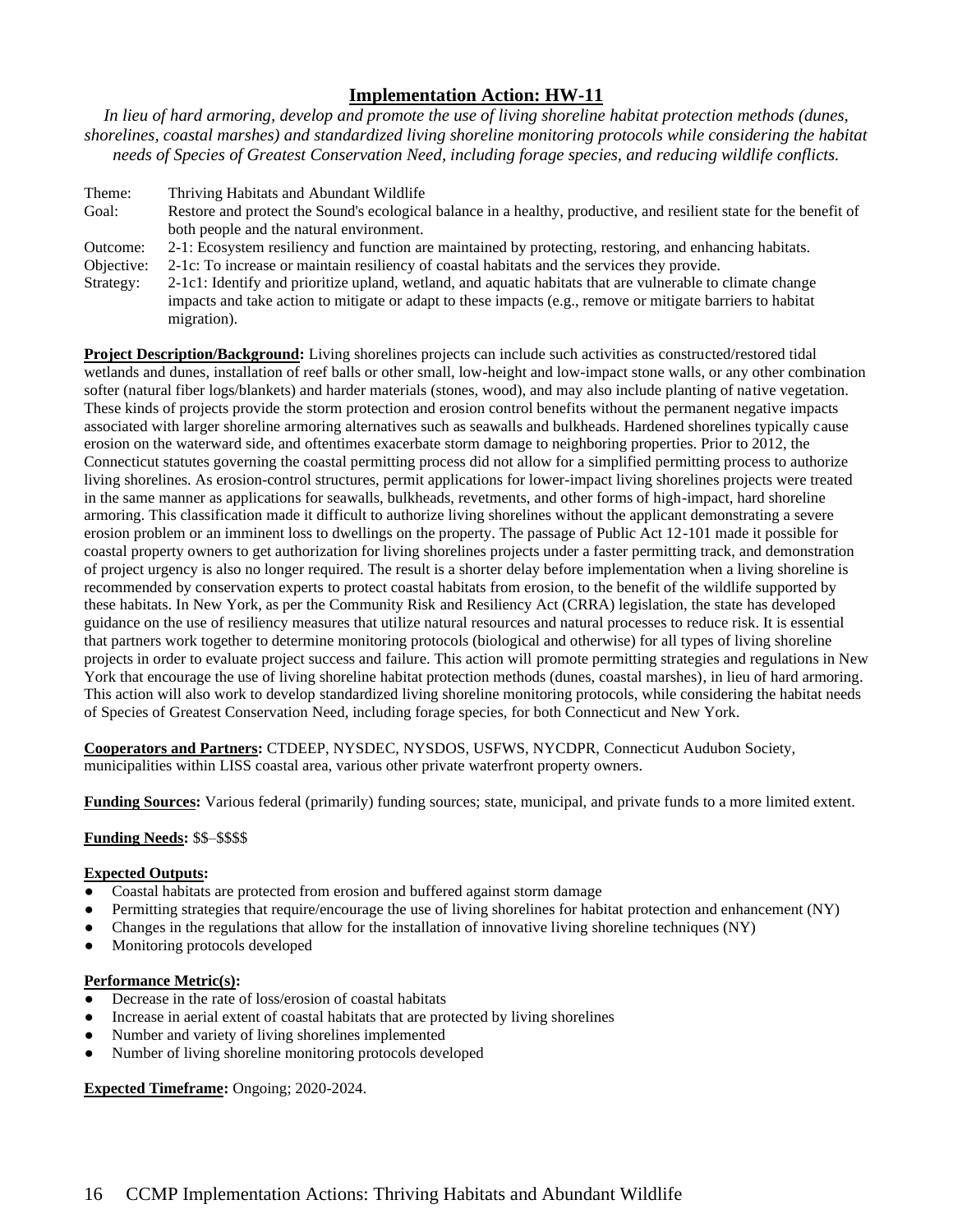*Promote the conversion of existing armored shorelines (seawalls, riprap, bulkheads, etc.) to softer, nature-based living shorelines to enhance habitat and habitat connectivity.* 

- Theme: Thriving Habitats and Abundant Wildlife Goal: Restore and protect the Sound's ecological balance in a healthy, productive, and resilient state for the benefit of both people and the natural environment.
- Outcome: 2-1: Ecosystem resiliency and function are maintained by protecting, restoring, and enhancing habitats.
- Objective: 2-1c: To increase or maintain resiliency of coastal habitats and the services they provide.
- Strategy: 2-1c1: Identify and prioritize upland, wetland, and aquatic habitats that are vulnerable to climate change impacts and take action to mitigate or adapt to these impacts (e.g., remove or mitigate barriers to habitat migration).

**Project Description/Background:** Similar to HW-11, this action will encourage the use of living shorelines, but this action will succeed by promoting the conversion of existing armored shorelines (seawalls, riprap, bulkheads, etc.) to softer, naturebased living shorelines to enhance habitat and habitat connectivity. The passage of Public Act 12-101 made it possible for coastal property owners to get authorization for living shorelines projects under a faster permitting track and it stipulates "offsite removal of existing shoreline flood and erosion control structures" as a "reasonable mitigation" measure for the construction of any new flood and erosion control structure. Such a regulatory framework provides the opportunity to establish living shorelines at sites where armored shorelines currently exist. In New York, as per the Community Risk and Resiliency Act (CRRA) legislation, the state has developed guidance on the use of resiliency measures that utilize natural resources and natural processes to reduce risk. A shoreline assessment in both CT and NY would support this effort, along with a prioritization tool that assists landowners in identifying the appropriate nature-based shoreline technique for their properties.

**Cooperators and Partners:** CTDEEP, NYSDEC, NYSDOS, Connecticut Audubon Society, municipalities within LISS coastal area, various other private waterfront property owners.

**Funding Sources:** Various federal (primarily) funding sources; state, municipal, and private funds to a more limited extent.

# **Funding Needs:** \$\$–\$\$\$\$

#### **Expected Outputs:**

- Developed coastal properties are protected from erosion and buffered against storm damage
- Permitting strategies that require/encourage the use of living shorelines for habitat protection and enhancement (NY)
- Changes in the regulations that allow for the installation of innovative living shoreline techniques (NY)
- Shoreline assessment(s) in NY and CT that identifies current shoreline armoring and natural structures
- Prioritization tool that assists landowners in identifying the correct options for nature-based features in Long Island Sound

# **Performance Metric(s):**

- Decrease in overall length of armored shoreline
- Decrease in the number of developed coastal properties with an armored shoreline
- Decrease in the rate of loss erosion of the shoreline along developed coastal properties
- Increase in the use of living shorelines to protect developed coastal properties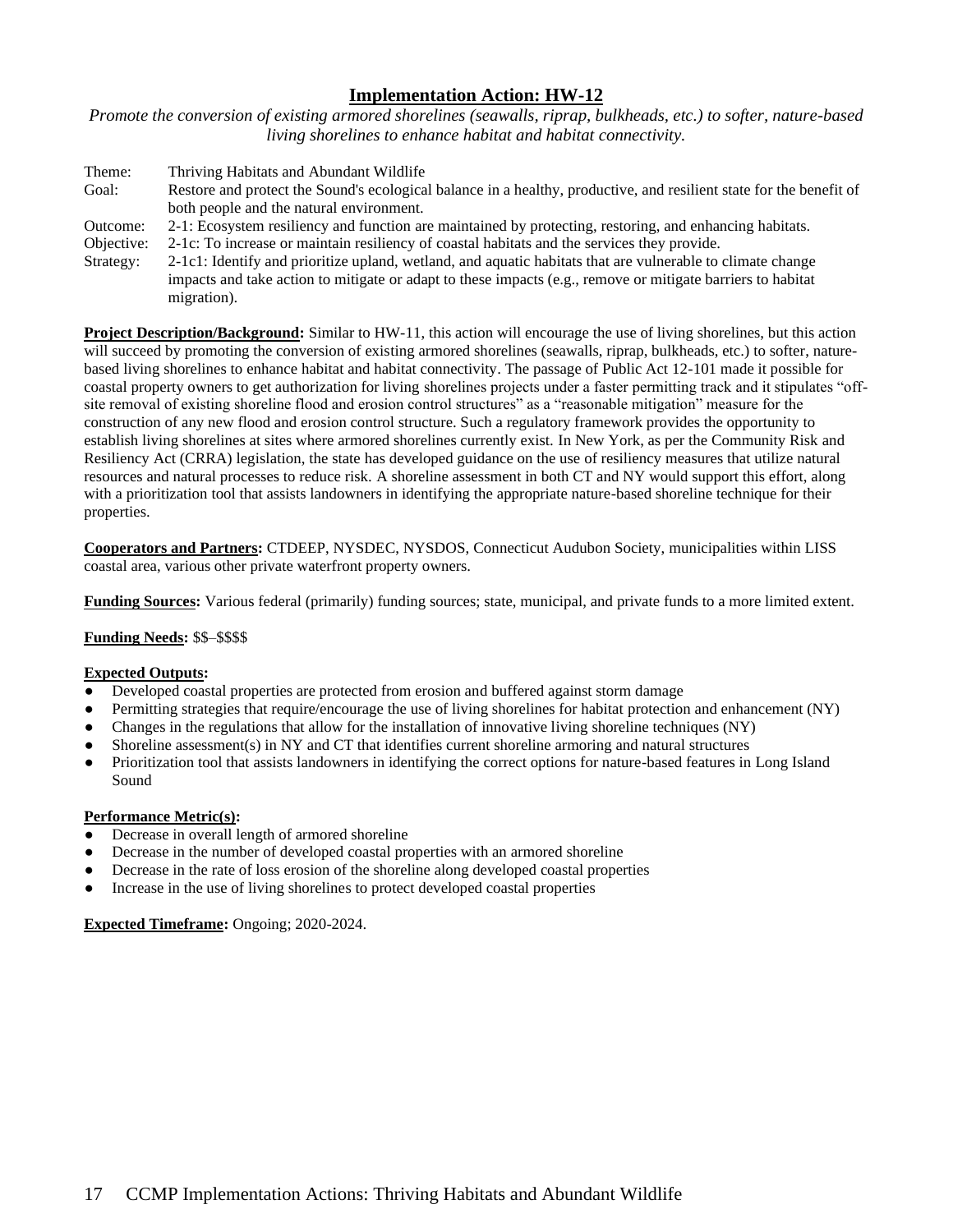*Promote directed volunteer-driven invasive species reconnaissance and removal work.*

Theme: Thriving Habitats and Abundant Wildlife Goal: Restore and protect the Sound's ecological balance in a healthy, productive, and resilient state for the benefit of both people and the natural environment. Outcome: 2-2: Ecosystem resiliency and function are maintained by diverse, balanced, and abundant populations of fishes, birds, and other wildlife. Objective: 2-2a: To manage invasive species. Strategy: 2-2a1: Develop volunteer stewardship programs to manage invasive species to ensure habitats are healthy and include representative plant and animal species. 2-2a2: Teach and promote measures that will help to prevent the introduction and spread of invasive biota in Long Island Sound and connected upland areas. . 2-2d1: Promote projects that protect and restore biological and ecological diversity. 3-1c1: Involve the public in the cleanup and restoration of Long Island Sound through volunteerism and community action. 3-2b2: Engage youth in stewardship opportunities

**Project Description/Background:** Invasive species are detrimental to targeted habitat in Long Island Sound. These species can disrupt ecosystem balance, reduce native diversity, and form monocultures within habitats. In order to manage invasive species, it is essential to determine the distribution and magnitude of invasion of these species (reconnaissance work), remove them from these locations, and create a network of volunteers, under the direction of land managers and restoration practitioners, to involve in species removal and long term management at these sites. Some of these volunteers may be from traditionally underrepresented groups as an element of Environmental Justice. Through this action volunteers will be trained by the various groups responsible for property management around Long Island Sound to identify and remove invasive biota. It is essential, for this work, to prioritize the focus on early invaders through early detection in order to prevent the spread of these species through rapid response.

**Cooperators and Partners:** Various—based on lead partner for projects, and/or property owner; water quality monitoring groups, Connecticut Audubon Society, Audubon Connecticut, Audubon New York, NYC DPR, New York and Connecticut State Parks, USFWS, New York and Connecticut municipalities, Connecticut Invasive Plant Working Group (CIPWG), New York Partnership for Regional Invasive Species Management (PRISMs), Long Island-Metro Aquatic Invasive Species Task Force.

**Funding Sources:** Audubon Connecticut's In Lieu Fee Program, Audubon IBA Small Matching Grants Program, various federal and state (primarily) funding sources, Recovering America's Wildlife Act (if passed).

**Funding Needs:** \$\$/year to pay for various programs.

#### **Expected Outputs:**

- A list and/or map of locations and distribution of invasive species in priority sites
- Active removal of invasive species
- Creation of a network of volunteers to manage these locations

#### **Performance Metric(s):**

- Number of funding sources identified for invasive species reconnaissance work, removal, and volunteer coordination in priority sites
- Completed lists and/or maps indicating invasive species distribution
- Acres under invasive species management in priority site
- Number of invasive species removal projects in targeted habitats
- Number of volunteers involved in the management of invasive species in targeted habitats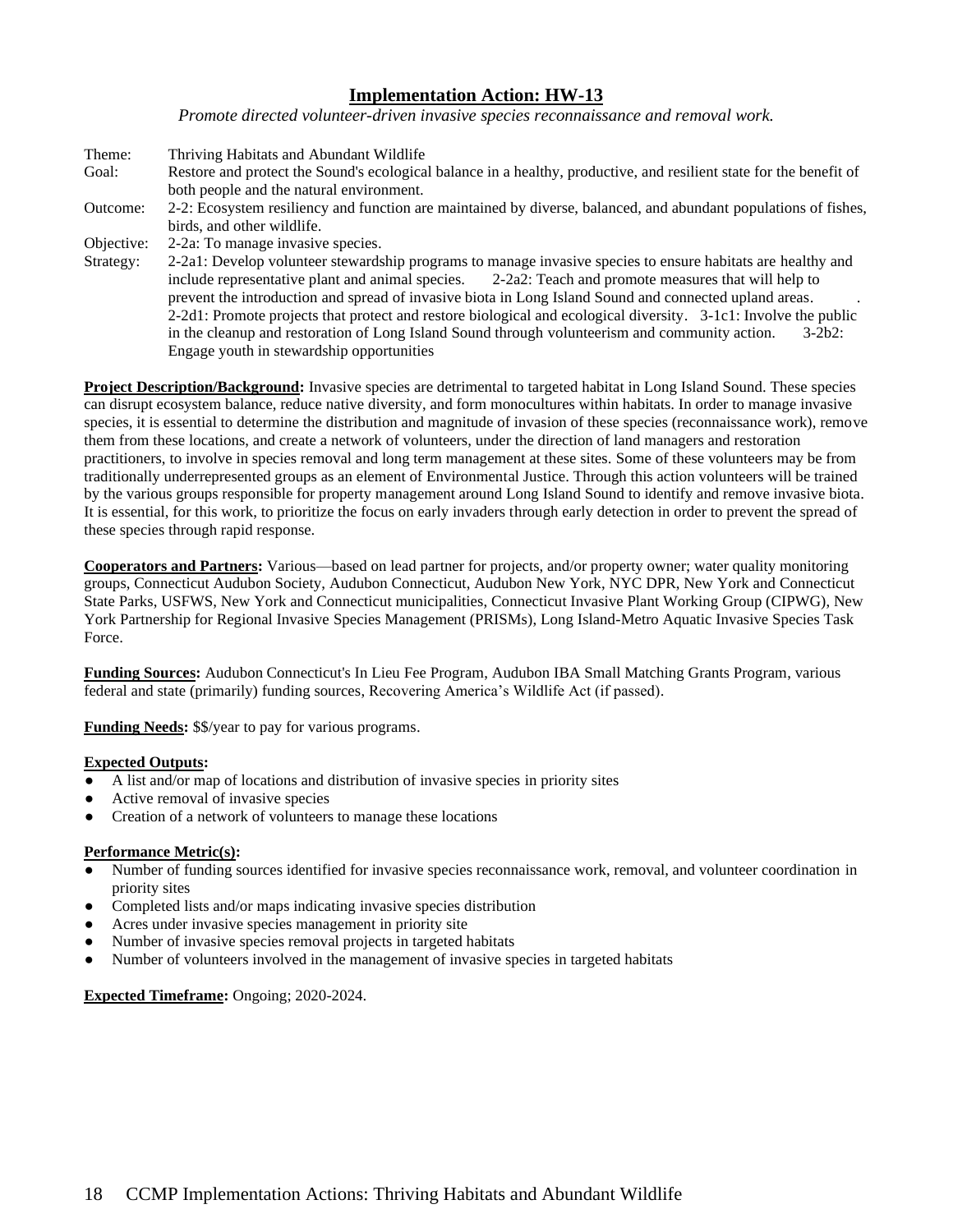*Develop and implement invasive/non-native species management plans for priority terrestrial and aquatic sites.*

- Theme: Thriving Habitats and Abundant Wildlife Goal: Restore and protect the Sound's ecological balance in a healthy, productive, and resilient state for the benefit of both people and the natural environment. Outcome: 2-2: Ecosystem resiliency and function are maintained by diverse, balanced, and abundant populations of fishes, birds, and other wildlife.
- Objective: 2-2a: To manage invasive species.
- Strategy: 2-2a2: Teach and promote measures that will help to prevent the introduction and spread of invasive biota in Long Island Sound and connected upland areas. 2-2d1: Promote projects that protect and restore biological and ecological diversity.

**Project Description/Background:** Invasive species can be detrimental to the ecological integrity of priority terrestrial and aquatic habitats. It is essential to develop and promote widespread use plans and practices that will assist various groups (landowners, site managers) around Long Island Sound in preventing the inadvertent movement or introduction of invasive species. A primary focus of this action will be creation and implementation of invasive species management plans for targeted terrestrial and aquatic habitats across Long Island Sound. Invasive species management plans should include regular assessments of whether the management efforts are having an impact on the species and re-evaluate whether to continue the designated practice. Plans should state clear goals and provide information on potential ecosystem services of target species.

This action will also include training on how to apply Hazard Analysis and Critical Control Point (HACCP) to field work and how to develop BMPs, along with information on how to promote the widespread use of BMPs or HACCP plans.

**Cooperators and Partners:** LISS-Habitat & Stewardship Work Group, Connecticut Audubon Society, New York Sea Grant, Connecticut Sea Grant, USFWS, NRCS.

**Funding Sources:** Various federal and state (primarily) funding sources, local municipalities, LISS Communications and Outreach team, LISS Program Funding—LISFF, Recovering America's Wildlife Act (if passed).

**Funding Needs:** \$\$—total for five years. \$\$—seasonal staff costs for two years to promote work.

# **Expected Outputs:**

- Development and implementation of invasive species management plans for targeted habitats across Long Island Sound
- A list of BMPs and HACCP plans distributed in an informational pamphlet and available on LISS website
- Outreach Plan to provide this information to target audiences
- Training in how to apply HACCP to field work and develop plans or BMPs to minimize risk of introducing or spreading invasive species between sites

#### **Performance Metric(s):**

- Number of invasive species management plans developed for targeted habitats or priority sites
- Number of invasive species management plans implemented for targeted habitats or priority sites
- Number of training sessions held
- Number of individuals or entities trained
- Number of BMPS included in management plans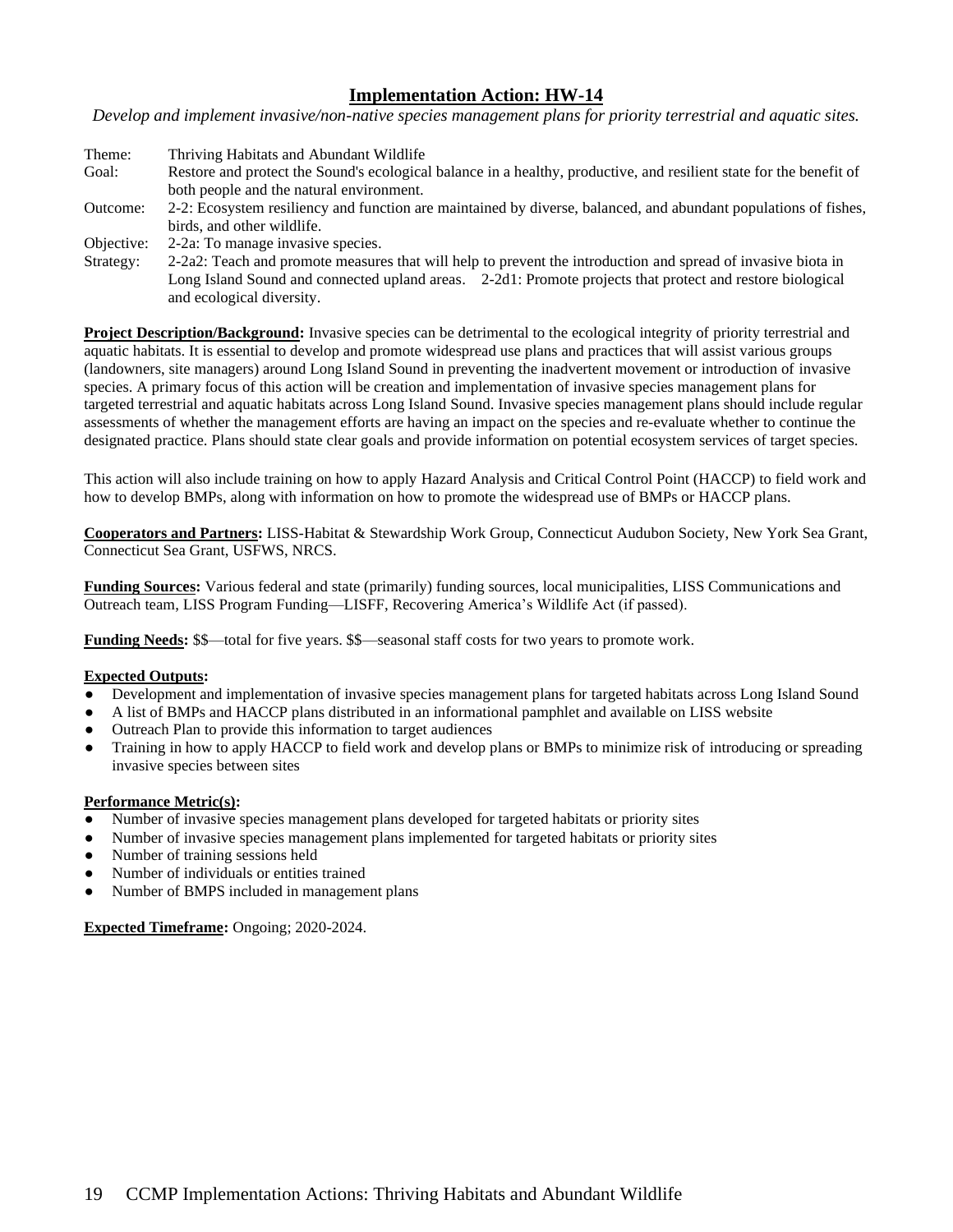*Assess adequacy of current legislation and programs that target prevention, spread, and removal of invasive/nonnative species.*

| Theme:     | Thriving Habitats and Abundant Wildlife                                                                             |
|------------|---------------------------------------------------------------------------------------------------------------------|
| Goal:      | Restore and protect the Sound's ecological balance in a healthy, productive, and resilient state for the benefit of |
|            | both people and the natural environment.                                                                            |
| Outcome:   | 2-2: Ecosystem resiliency and function are maintained by diverse, balanced, and abundant populations of fishes,     |
|            | birds, and other wildlife.                                                                                          |
| Objective: | 2-2a: To manage invasive species.                                                                                   |
| Strategy:  | 2-2a2: Teach and promote measures that will help to prevent the introduction and spread of invasive biota in        |
|            | Long Island Sound and connected upland areas. 2-2d1: Promote projects that protect and restore biological and       |

ecological diversity.

**Project Description/Background:** Invasive species are detrimental to targeted habitat in Long Island Sound. These species can disrupt ecosystem balance, reduce diversity, and form monocultures within habitats. In order to successfully manage invasive species across Long Island Sound this action will establish new, effective legislation and regulations that target preventing the introduction, spread, and removal of invasive species within and across Long Island Sound. This action will also include educating target audiences about new legislation and regulations through new programs must follow their establishment. Although legislation and regulations do currently exist (i.e., NYS 6 NYCRR Part 575 Prohibited and Regulated Invasive Species), it is essential to review the existing legislation, regulations, and policies to ascertain whether there are revisions needed and determine how well they are being enforced. It is also necessary to review what legislation and regulations exist in other neighboring states through the Northeast Aquatic Nuisance Species Panels (and Mid-Atlantic Panels) to see about compatibility.

**Cooperators and Partners:** CTDEEP, NYSDEC, Save the Sound, CAC, LISS Communications Team, New York Sea Grant, Connecticut Sea Grant, Connecticut Audubon Society, Connecticut Invasive Plant Working Group (CIPWG), New York Partnership for Regional Invasive Species Management (PRISMs), Long Island-Metro Aquatic Invasive Species Task Force.

**Funding Sources:** Various federal and state (primarily) funding sources.

**Funding Needs:** \$\$; various partner operating budgets and staff salaries.

#### **Expected Outputs:**

- New legislation is passed, resulting in new regulations that target the prevention of introduction and minimization of the spread of invasive species
- Existing and new regulations are effectively enforced in stopping the introduction and spread of invasive species
- The public is educated regarding the new and existing legislation and regulation

#### **Performance Metric(s):**

- Number of legislations passed resulting in regulations that are enforced
- Number of species targeted under new legislation and regulations
- Number of enforcement actions
- Number of programs educating the public regarding the new legislation and regulations

**Expected Timeframe:** Discrete; 2020-2024.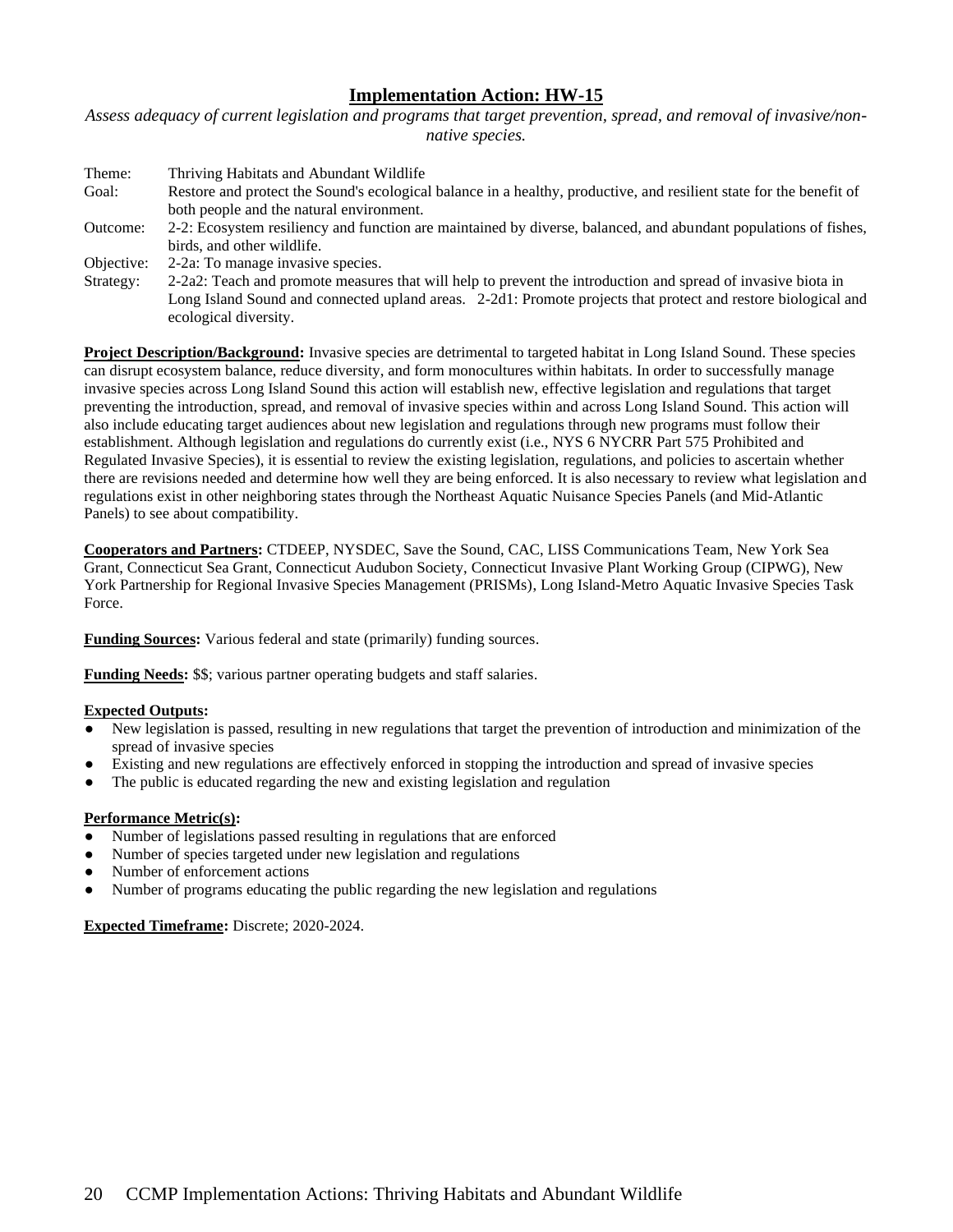*Collect and analyze data on, and restore habitat for, Species of Greatest Conservation Need, including forage species.*

| Theme:     | Thriving Habitats and Abundant Wildlife                                                                             |
|------------|---------------------------------------------------------------------------------------------------------------------|
| Goal:      | Restore and protect the Sound's ecological balance in a healthy, productive, and resilient state for the benefit of |
|            | both people and the natural environment.                                                                            |
| Outcome:   | 2-2: Ecosystem resiliency and function are maintained by diverse, balanced, and abundant populations of fishes,     |
|            | birds, and other wildlife.                                                                                          |
| Objective: | 2-2b: To manage state and federal listed species and species whose Long Island Sound population is regionally       |
|            | or globally important.                                                                                              |

Strategy: 2-2b1: Prioritize habitat restoration projects for targeted and Trust species.

**Project Description/Background:** Data is needed to help manage Species of Greatest Conservation Need (SGCN) and forage species (species that key to the survival and abundance of SGCN rely). This action will collect this data and work to restore habitat for SGCN and forage species. All of these species are facing a variety of threats to their survival (habitat loss, pollution, invasive/nonnative species, etc.), decreasing population numbers. The data collected on these species will help in evaluating the health of the population as well as provide a better understanding of true threats to these species. Often, the reason that SGCN and forage species population numbers have dwindled is solely due to habitat loss or habitat degradation. Restoring these habitats to the Long Island Sound watershed will provide the needed breeding, feeding, and resting areas these SGCN and forage species rely on for survival. Habitat restoration projects that target priority SGCN will receive higher priority when applying for funding.

**Cooperators and Partners:** The Nature Conservancy, USFWS, NYSOPRHP, NYC Parks, Connecticut Audubon Society, Audubon Connecticut, Audubon New York, New York City Audubon, Cornell Cooperative Extension, NYC DPR, CTDEEP, NYSDEC, USFWS.

**Funding Sources:** Various federal and state (primarily) funding sources, Recovering America's Wildlife Act (if passed).

**Funding Needs:** \$\$\$—total for five years. \$\$—seasonal staff costs per year for 10 seasonal staff at different agencies to collect data.

# **Expected Outputs:**

- Data on population size and distribution for a variety of SGCN and forage species
- Habitat restoration projects are completed to support SGCN and forage species
- SGCN and forage species make use of the newly restored habitat
- Development management strategies (including climate adaptation strategies) for key species

# **Performance Metric(s):**

- Number of SGCN and forage species within Long Island Sound watershed
- Number of individuals found within a population for SGCN and forage species found in Long Island Sound watershed
- List of locations (distribution) of SGCN and forage species within Long Island Sound watershed
- Number of habitat restoration projects completed to support SGCN and forage species
- Number and variety of SGCN and forage species recorded using these restored habitats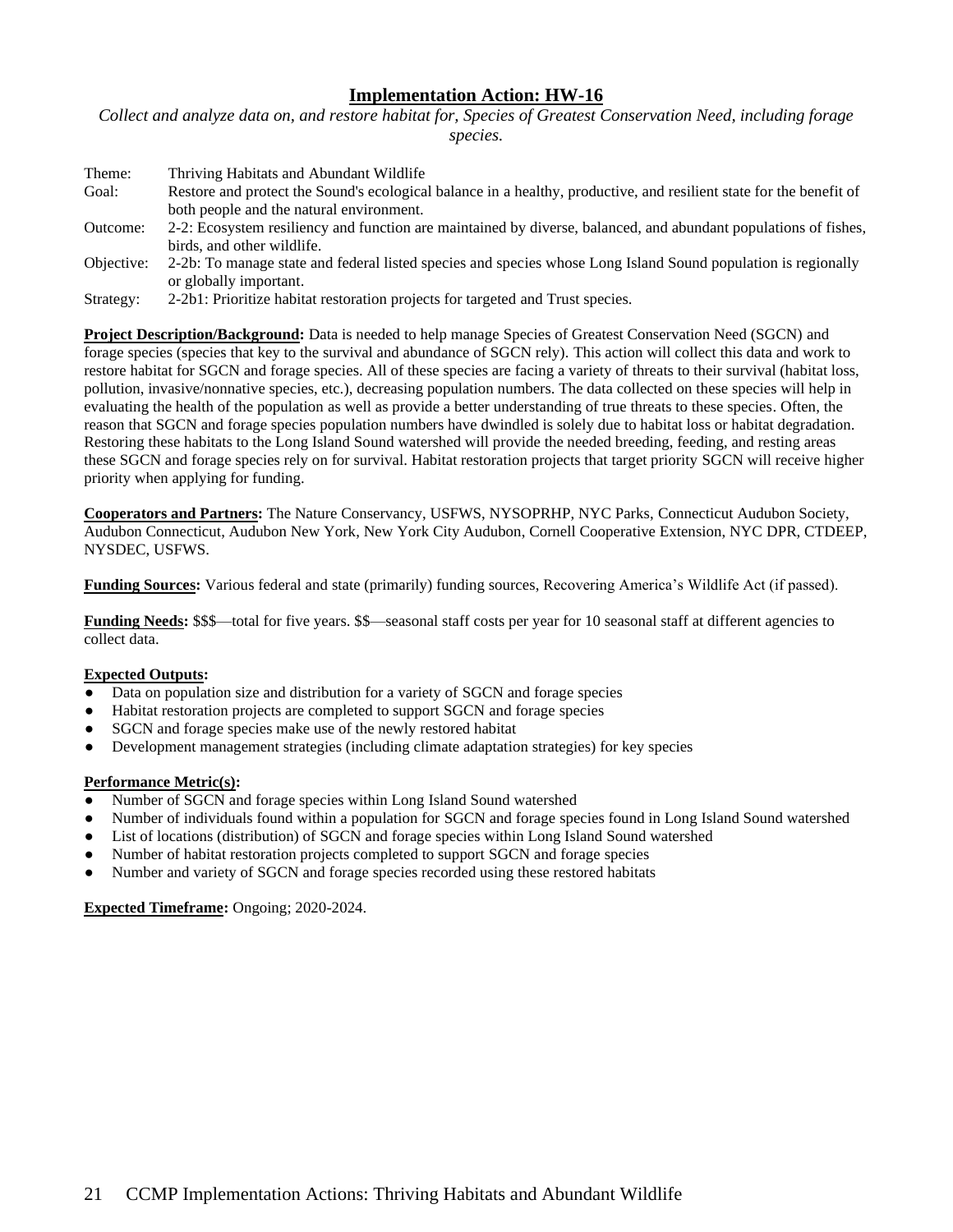*Reduce and manage threats to populations of Species of Greatest Conservation Need, including forage species.*

- Theme: Thriving Habitats and Abundant Wildlife Goal: Restore and protect the Sound's ecological balance in a healthy, productive, and resilient state for the benefit of both people and the natural environment. Outcome: 2-2: Ecosystem resiliency and function are maintained by diverse, balanced, and abundant populations of fishes,
- birds, and other wildlife.
- Objective: 2-2b: To manage state and federal listed species and species whose Long Island Sound population is regionally or globally important.
- Strategy: 2-2b2: Manage habitat threats (e.g., climate-change driven threats and predator-prey relationships) to targeted and Trust species. 2-4a3: Identify surrogate/representative species for long-term monitoring to evaluate ecosystem health. 3-1a1: Encourage opportunities to enjoy Long Island Sound through activities such as fishing, swimming, and bird watching.

**Project Description/Background:** Habitat restoration is an important tool to reduce and manage threats to populations of Species of Greatest Conservation Need (SGCN), but there are other needs such as decreasing human disturbance and conducting effective predator management that must be met. Long Island Sound supports a considerable number of SGCN, including Piping Plovers, a species that in recent years has shown significant declines on Long Island. Every effort must be put forth to counter these trends in piping plovers, seabeach sandwort, marsh pink, yellow thistle, black skimmers, Roseate terns, least terns, saltmarsh sparrow, American oystercatcher, and other species, and to reach recovery goals. This action will support research and management of climate change driven threats (SLR, ocean acidification, etc.) to SGCN, as well as predator-prey relationships. For fish species, the Ecosystem Based Fisheries Management Plan should be taken into consideration for the next five years.

**Cooperators and Partners:** Audubon Connecticut, Audubon New York, NYC Audubon, Connecticut Audubon Society, NYSDEC, CTDEEP, USFWS.

**Funding Sources:** Audubon, LISS Program Budget-LISFF/Research Grant, USFWS, NOAA Species Recovery Grants to States, Recovering America's Wildlife Act (if passed).

**Funding Needs:** \$\$—total for five years to support research, management, and monitoring in New York and Connecticut.

# **Expected Outputs:**

- Creation of management plans and research projects that will continue/begin to determine the impacts of climate driven threats and predator-prey relationships
- Collection of data from management plans and research projects that can help to determine the impacts of climate driven threats and predator-prey relationships

#### **Performance Metric(s):**

- Number of research projects conducted
- Number of management efforts initiated
- Population trends for targeted SGCN species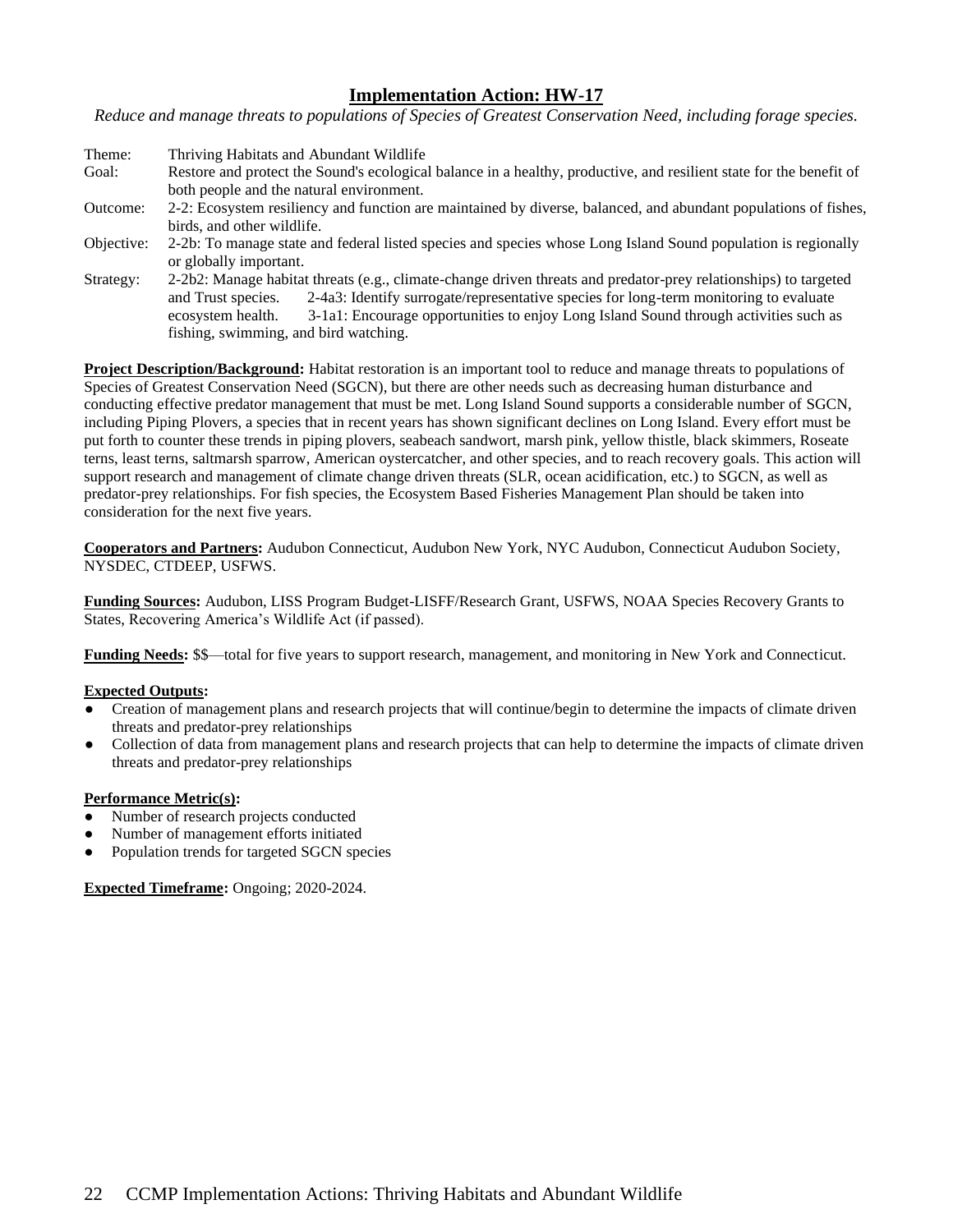*Develop a shellfish management plan for aquaculture, recreation, and restoration that ensures sustainable marine populations.*

| Theme:     | Thriving Habitats and Abundant Wildlife                                                                             |
|------------|---------------------------------------------------------------------------------------------------------------------|
| Goal:      | Restore and protect the Sound's ecological balance in a healthy, productive, and resilient state for the benefit of |
|            | both people and the natural environment.                                                                            |
| Outcome:   | 2-2: Ecosystem resiliency and function are maintained by diverse, balanced, and abundant populations of fishes,     |
|            | birds, and other wildlife.                                                                                          |
| Objective: | 2-2c: To manage and restore populations of harvested species.                                                       |
| Strategy:  | 2-2c1: Create or update species management plans for commercially and recreationally important species.             |

**Project Description/Background:** This action will work to develop a statewide plan (one for NY and one for CT) that will determine the impacts of aquaculture, recreation, and restoration on Long Island Sound water quality and habitat. This plan will identify policies and practices that help protect and enhance Long Island Sound's natural shellfish habitat and ecosystem services, as well as promote recreational shellfishing, aquaculture viability and sustainable harvests. The development of the statewide plans will be a public process that will require several public meetings to obtain the concerns and interests of the public. This effort will be led by State Sea Grant programs along with state regulatory agencies.

**Cooperators and Partners:** Connecticut Sea Grant, New York Sea Grant, aquaculturists, UCONN, TNC, NOAA, USDA, USACE, USFWS, CTDOA Bureau of Aquaculture, CTDEEP, NYSDEC.

**Funding Sources:** Various federal and state (primarily) funding sources.

**Funding Needs:** \$\$–\$\$\$; dependent upon scope of the plans.

## **Expected Outputs:**

- Completion of a CT statewide plan and a NY statewide plan
- Section of plans devoted to restoration of shellfish reefs as habitat, including benefits to aquaculture industry from the restoration of such reefs. The recently completed Natural Shellfish Beds chapter of the LISS Habitat Restoration Manual may qualify as the habitat restoration section of the plans.

# **Performance Metric(s):** N/A

**Expected Timeframe:** Discrete; 2020-2024.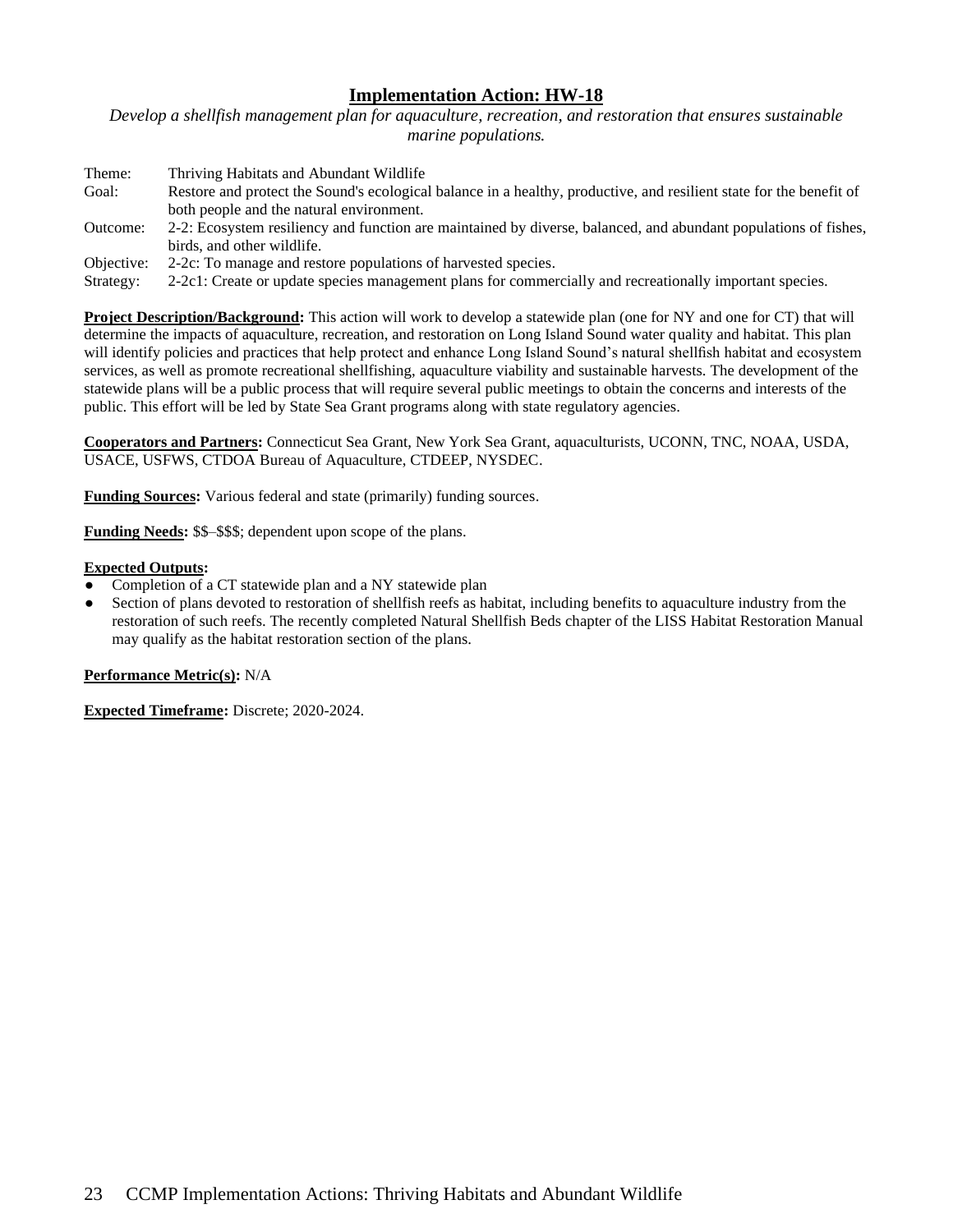*Update and implement Connecticut and New York State Wildlife Action Plans as they pertain to Long Island Sound, and continue to update or draft new site-specific management plans as needed.*

| Theme:     | Thriving Habitats and Abundant Wildlife                                                                             |
|------------|---------------------------------------------------------------------------------------------------------------------|
| Goal:      | Restore and protect the Sound's ecological balance in a healthy, productive, and resilient state for the benefit of |
|            | both people and the natural environment.                                                                            |
| Outcome:   | 2-2: Ecosystem resiliency and function are maintained by diverse, balanced, and abundant populations of fishes,     |
|            | birds, and other wildlife.                                                                                          |
| Objective: | 2-2d: To maintain or improve diverse/resilient communities of native fish, birds, and other wildlife.               |
| Strategy:  | 2-2d1: Promote projects that protect and restore biological and ecological diversity.                               |

**Project Description/Background:** This action will work to update the state-wide Wildlife Action Plan for both New York and Connecticut, and implement portions as they pertain to LIS. Secondarily, update and draft new site-specific wildlife management plans for both public and private lands that are held for conservation purposes. These plans will assist in conservation efforts for, among other topics, state and federally listed species such as saltmarsh sharp-tailed sparrow, piping plover, least tern, roseate tern, and many more. The plans will include species-specific goals and targets for (as applicable) population sizes, species range, nesting areas, number of nests, number of fledglings, and other statistics.

**Cooperators and Partners:** NYSDEC, CTDEEP, USFWS, municipalities, local land trusts and other private conservation groups including Audubon Connecticut, Connecticut Audubon Society, and The Nature Conservancy.

**Funding Sources:** Various federal and state (primarily) funding sources, Recovering America's Wildlife Act (if passed).

**Funding Needs:** \$–\$\$ for site-specific Wildlife Management Plans; \$\$–\$\$\$ for statewide Wildlife Action Plans.

## **Expected Outputs:**

- Updated New York State Wildlife Action Plan
- Updated Connecticut Wildlife Action Plan
- New and/or updated Management Plans for site-specific areas (state forests, state parks, nature preserves, wildlife management areas, etc.)

#### **Performance Metric(s):**

- Number of management plans completed and in-progress
- Implementation of one or more elements of some of these new and updated plans

**Expected Timeframe:** Discrete; 2020-2024.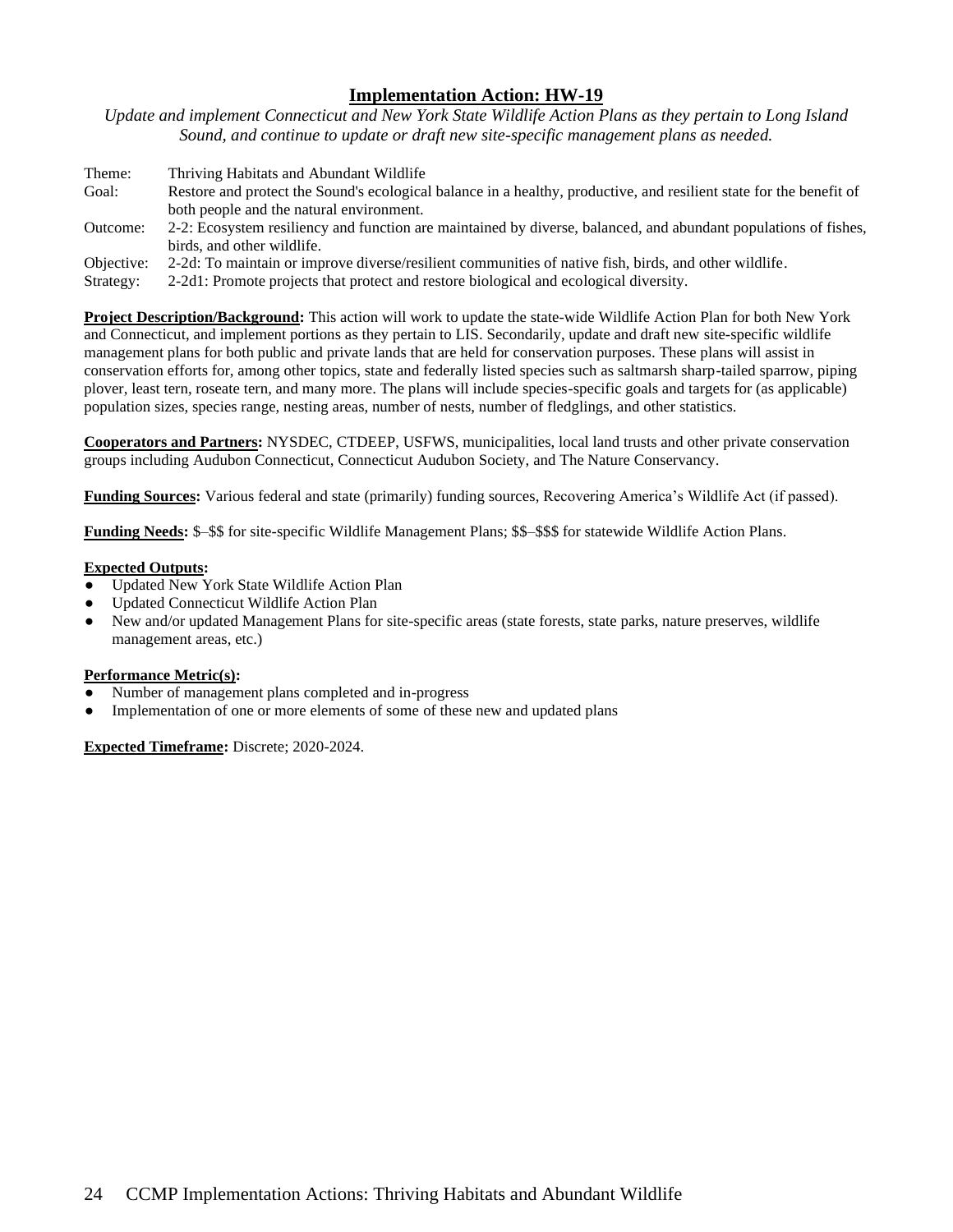*Develop and support programs to engage landowners in understanding the importance of habitat protection and management methods and in implementing them on their properties.*

| Theme:     | Thriving Habitats and Abundant Wildlife                                                                                                                                                                                                                                                                                         |
|------------|---------------------------------------------------------------------------------------------------------------------------------------------------------------------------------------------------------------------------------------------------------------------------------------------------------------------------------|
| Goal:      | Restore and protect the Sound's ecological balance in a healthy, productive, and resilient state for the benefit<br>of both people and the natural environment.                                                                                                                                                                 |
| Outcome:   | 2-3: The public is educated and involved in restoration and protection of habitats and living resources.                                                                                                                                                                                                                        |
| Objective: | 2-3a: To educate and engage the public, particularly in urban areas, in both large and small-scale habitat<br>restoration projects, research, monitoring, management, and stewardship associated with targeted habitat<br>types and living resources.                                                                           |
| Strategy:  | 2-3a1: Promote the creation of educational and outreach programs tailored for multiple user groups.<br>2-3a2: Communicate the importance of ecosystem services to the public and municipal leaders.<br>3-1a3: Connect/reconnect urban populations, including underserved and non-English language communities,<br>to the Sound. |

**Project Description/Background:** This action will work to develop and support programs to engage landowners in understanding the importance of habitat protection and management methods and in implementing them on their properties. Programs will highlight native plant species, discouragement of invasive/non-native plant species, erosion, and proper disposal of pollutants (pesticides, paint, cleaners, pharmaceuticals, etc.). Educational material will be developed and distributed to the public both online and in print. Examples of these types of programs are already in place in some locations (i.e., Audubon Connecticut's Urban Oases Program) but there is need to expand these programs and add more/variety of programs for landowners within the Long Island Sound area.

**Cooperators and Partners:** Various—based on lead partner for projects, and/or property owner; municipalities, water quality monitoring groups (state and local), LISS Communications, Connecticut Audubon Society, Audubon Connecticut, Connecticut Sea Grant, New York Sea Grant, Citizens Campaign for the Environment, USFWS.

**Funding Sources:** LISS program funds—LISFF, USFWS—partial through the Urban Wildlife Refuge Initiative and other Coastal Program projects, various federal and state (primarily) funding sources.

**Funding Needs:** \$\$\$; over five years of implementation.

# **Expected Outputs:**

- Websites, brochures, pamphlets, etc., with the information people need to assist them
- A list of resources that can be called upon to develop landowner restoration plans/programs

#### **Performance Metric(s):**

- Number of informational sessions held on this topic sponsored by watershed groups, municipalities, etc.
- Number of homeowners and municipalities utilizing this information on private property
- Number of states/towns utilizing this info on public land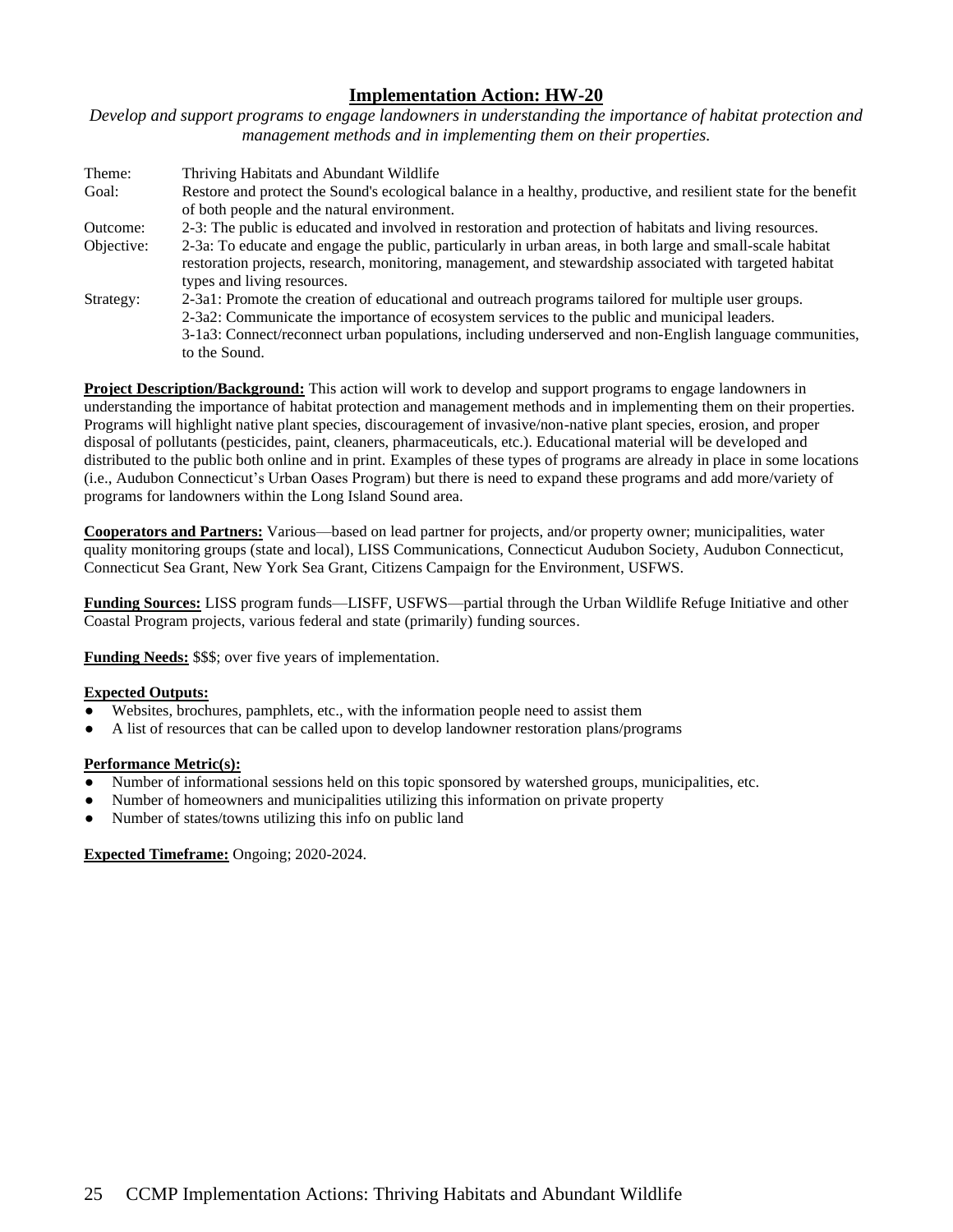*Support inclusive participation of communities and stakeholders in the design and implementation of the Long Island Sound National Estuarine Research Reserve management plan and reserve education and research programs.*

Theme: Thriving Habitats and Abundant Wildlife Goal: Restore and protect the Sound's ecological balance in a healthy, productive, and resilient state for the benefit of both people and the natural environment. Outcome: 2-3: The public is educated and involved in restoration and protection of habitats and living resources. Objective: 2-3a: To educate and engage the public, particularly in urban areas, in both large and small-scale habitat restoration projects, research, monitoring, management, and stewardship associated with targeted habitat types and living resources. Strategy: 2-3a1: Promote the creation of educational and outreach programs tailored for multiple user groups. 2-3a2: Communicate the importance of ecosystem services to the public and municipal leaders. 3-3a2: Update and disseminate information on the best available scientific, socioeconomic, and environmental trends to policy makers, resource managers, and stakeholders.

**Project Description/Background:** The State of Connecticut and NOAA are instituting an effort to designate a National Estuarine Research Reserve (NERR). The designation effort is being led by Connecticut's Department of Energy and Environmental Protection's (CTDEEP) Land and Water Resources Division (LWRD) in partnership with the UConn Department of Marine Science, Connecticut Sea Grant, and Connecticut Audubon Society. LWRD convened a team of experts to complete an assessment of coastal area lands and waters to select areas to include in the proposed Reserve. Public information meetings were held to present information and solicit input. NOAA has concurred with the proposed selection, and now the State, with assistance from NOAA, is moving through the next steps in the process, which include developing a Draft and Final Environmental Impact Statements (EIS), which will also include a Reserve Management Plan. Once the Final EIS process is complete and approved by NOAA, the Reserve designation will be finalized. UConn will transition to be the state lead, in partnership with NOAA and various state-level organization such as CTDEEP and others as needed. A critical component to this process is the Management Plan, which is designed to guide the operational aspect of the Reserve. This will require input and guidance from the public and key stakeholders to help develop the goals and strategies the Reserve will address, as well as the research, education, and training program needs and outcomes. Similar to the selection effort, this will require an inclusive and transparent process to ensure the needs of the state and coastal communities are best addressed in both the design and implementation of Reserve functions.

**Cooperators and Partners:** CTDEEP's Land and Water Resources Division, University of Connecticut's Marine Sciences Department, Connecticut Audubon Society, Connecticut Sea Grant; other sources.

**Funding Sources:** NOAA, CT DEEP, University of Connecticut, LISS program funds.

# **Funding Needs:** \$\$

## **Expected Outputs:**

- Pre-Designation: Workshops/meetings hosted by the State leads to solicit input from stakeholders to inform the Reserve goals, strategies, and areas of focus required to develop the Reserve management plan
- Post-Designation: Public outreach events that will educate the public regarding the importance of the Research Reserve and its estuarine ecology and attract volunteers and/or attendance for Reserve research, monitoring, or education/training programs
- Post-Designation: Programming (workshops, meetings, curriculum, etc.) to support the education of K-12 science teachers in estuarine science, monitoring, and stewardship
- Post-Designation: Creation of signage, displays, or other similar items within the Reserve to help promote estuarine science and education
- Development of a Reserve Management Plan

#### **Performance Metric(s):**

- Number of workshops held to support management planning efforts
- Number of outreach events that educate public on the Research Reserve and estuarine ecology
- Number of volunteers/attendees in the Reserve education/training programs
- Number of programming events that support teacher-based education in estuarine science
- Number of attendees for teacher-based programming events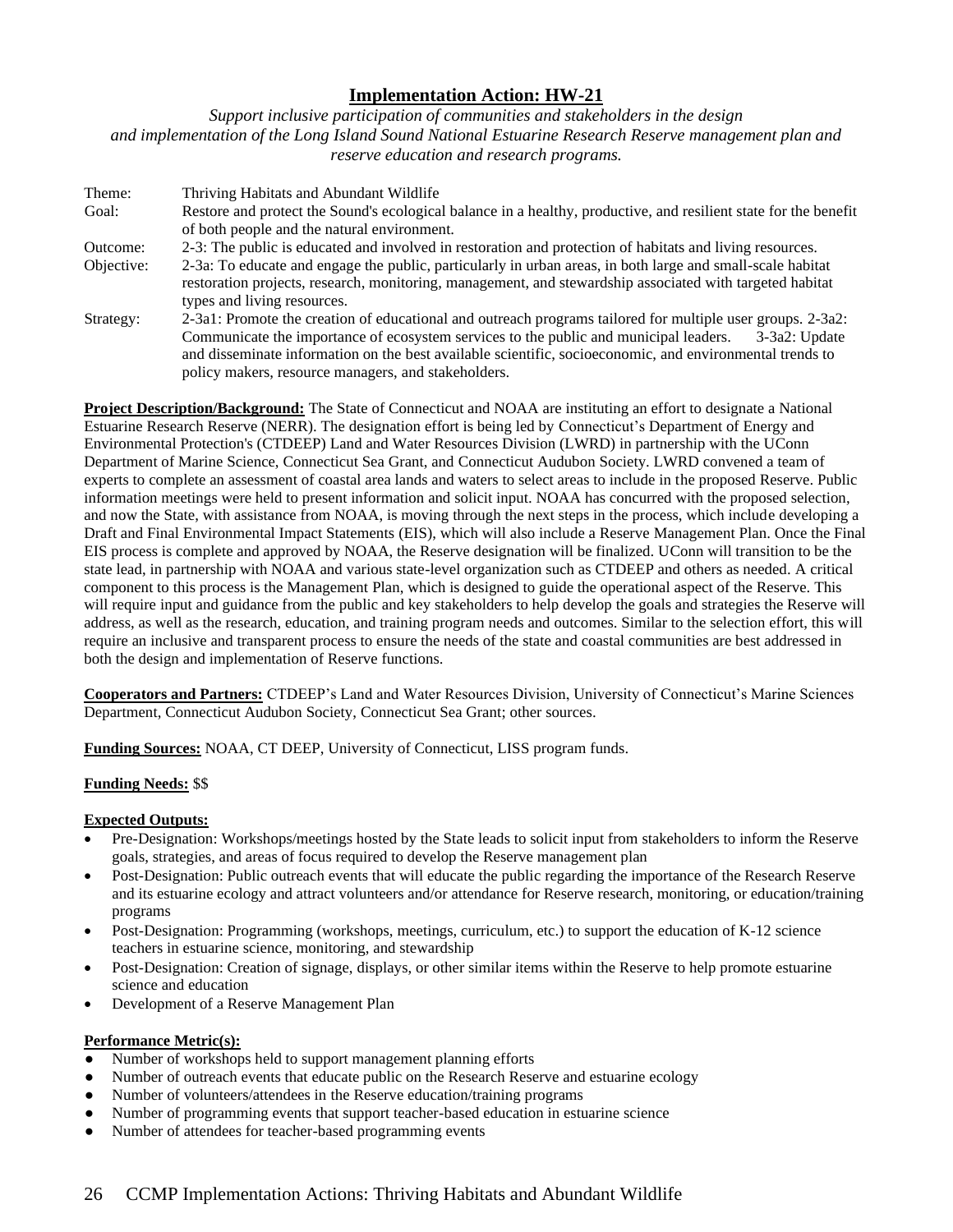● Number of signs, displays, or similar items deployed within the Reserve to help promote estuarine science and education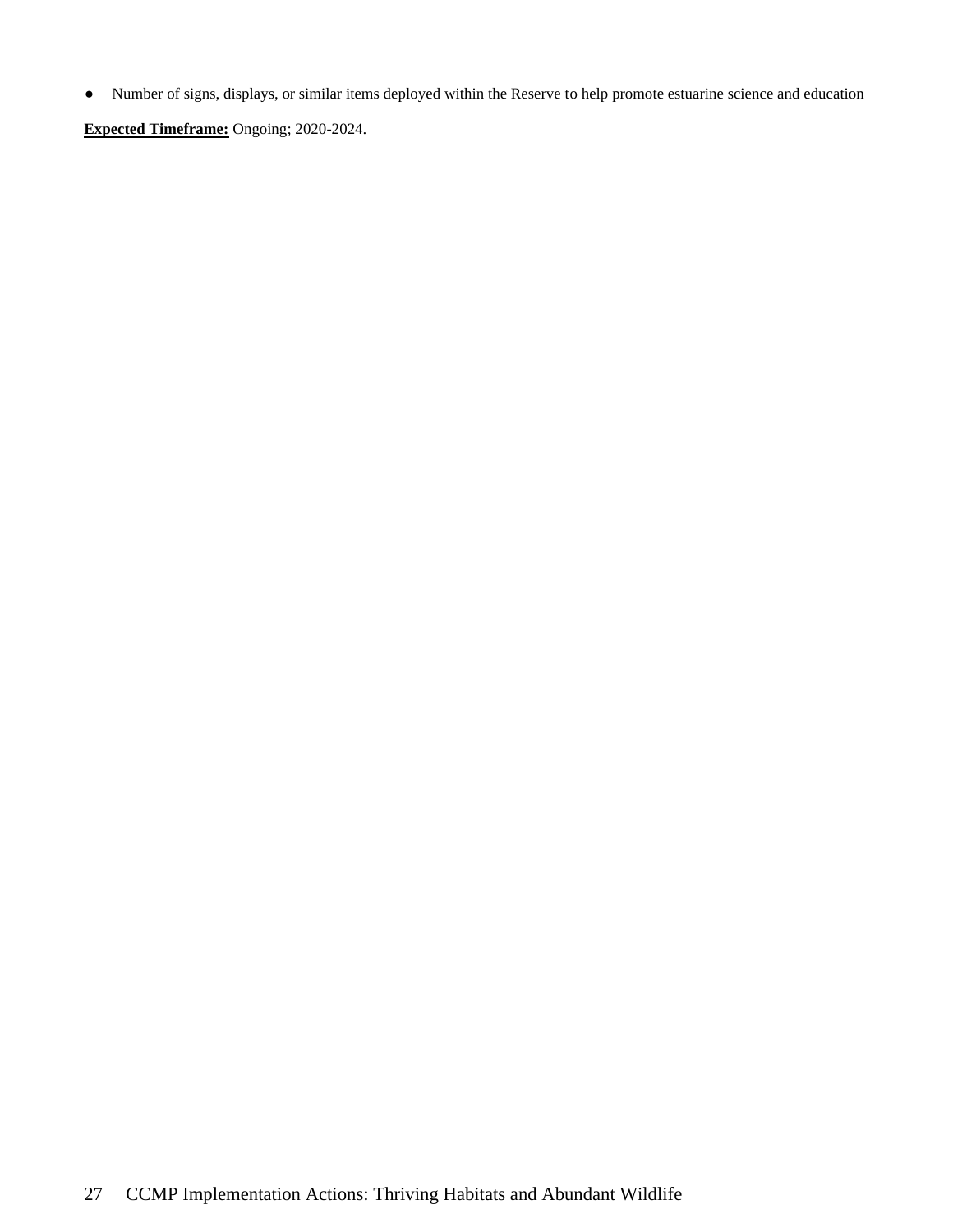*Engage local communities in design, development, implementation, and promotion of habitat restoration, stewardship and monitoring projects.* 

Theme: Thriving Habitats and Abundant Wildlife Goal: Restore and protect the Sound's ecological balance in a healthy, productive, and resilient state for the benefit of both people and the natural environment. Outcome: 2-3: The public is educated and involved in restoration and protection of habitats and living resources. Objective: 2-3b: To instill a sense of stewardship by increasing people's awareness of and visitation to targeted habitats and LISS Stewardship Sites. Strategy: 2-3b1: Enhance and promote innovative and relevant ways of connecting people to Stewardship Sites. 2-3a1: Promote the creation of educational and outreach programs tailored for multiple user groups. 2-3a2: Communicate the importance of ecosystem services to the public and municipal leaders. 3-1a3: Connect/reconnect urban populations, including underserved and non-English language communities, to the Sound. 3-1c1: Involve the public in the cleanup and restoration of Long Island Sound through volunteerism and community action. 3-2b2: Engage youth in stewardship opportunities.

**Project Description/Background:** Community scientists can assist researchers and practitioners with biological monitoring and habitat restoration projects. With proper training, community scientists can collect data on wildlife and habitat around the Long Island Sound. In order to receive scientifically accurate and useable data, it is essential to promote science based biological/habitat training to all individuals involved in this data collection. Additionally, to get the public to feel engaged and develop a sense of stewardship regarding the environment and their local natural area, it is important to involve communities in hands-on activities at habitat restoration sites. This action will work to engage local communities in design, development, implementation, and promotion of habitat restoration, stewardship, and monitoring projects. Communities can be involved in several project components, such as implementation (planting), maintenance (invasive species removal, watering), and monitoring (bird and fish surveys, water quality monitoring, vegetation monitoring). This type of work will develop a sense of stewardship within volunteers and sense of appreciation for local ecosystems. In order to engage urban area communities, it is essential to conduct outreach within the neighborhood, with assistance from established local organizations (i.e., environmental justice, religious group, non-profits, etc.). Existing programs include the New Haven Harbor Watershed Urban Refuge Partnership and Audubon Connecticut Coastal Bird Program.

**Cooperators and Partners:** New York Sea Grant, Connecticut Sea Grant, NYS Parks, LISS Habitat & Stewardship Work Group and Communications Team, NRCS, TNC, NYCDPR, Connecticut Audubon Society, Audubon Connecticut, Audubon New York, NYC Audubon, USFWS, NGOs.

**Funding Sources:** Various funding sources; NRCS Environmental Quality Incentives Program with development and implementation of Forest Management Plans, USFWS—partial through the Urban Wildlife Refuge Initiative, Audubon IBA Small Matching Grants Program.

# **Funding Needs:** \$\$\$ over five years

#### **Expected Outputs:**

- Using appropriate monitoring protocols, trained community scientists that are capable of collecting scientifically based data during monitoring efforts (i.e., water quality, invasive species removal, alewife surveys, avian studies, etc.)
- Events/workshops hosted by researchers and/or practitioners for community scientists to collect scientifically based data
- Biological data collected from around the Long Island Sound
- Public outreach events that will educate the public regarding the importance of the habitat restoration project and attract volunteers for planting, weeding, monitoring, etc.
- Creation of volunteer activities at restoration sites (i.e., planting, watering, weeding, monitoring) that are open to the public

#### **Performance Metric(s):**

- Number of community scientists trained to collect scientifically based data during monitoring efforts
- Number of events/workshops that promote and educate the public on community science-based data collection
- Number of sites around the Long Island Sound monitored by community scientists
- Number of volunteer projects developed that are linked to habitat restoration projects
- Number of volunteers participating in habitat restoration project activities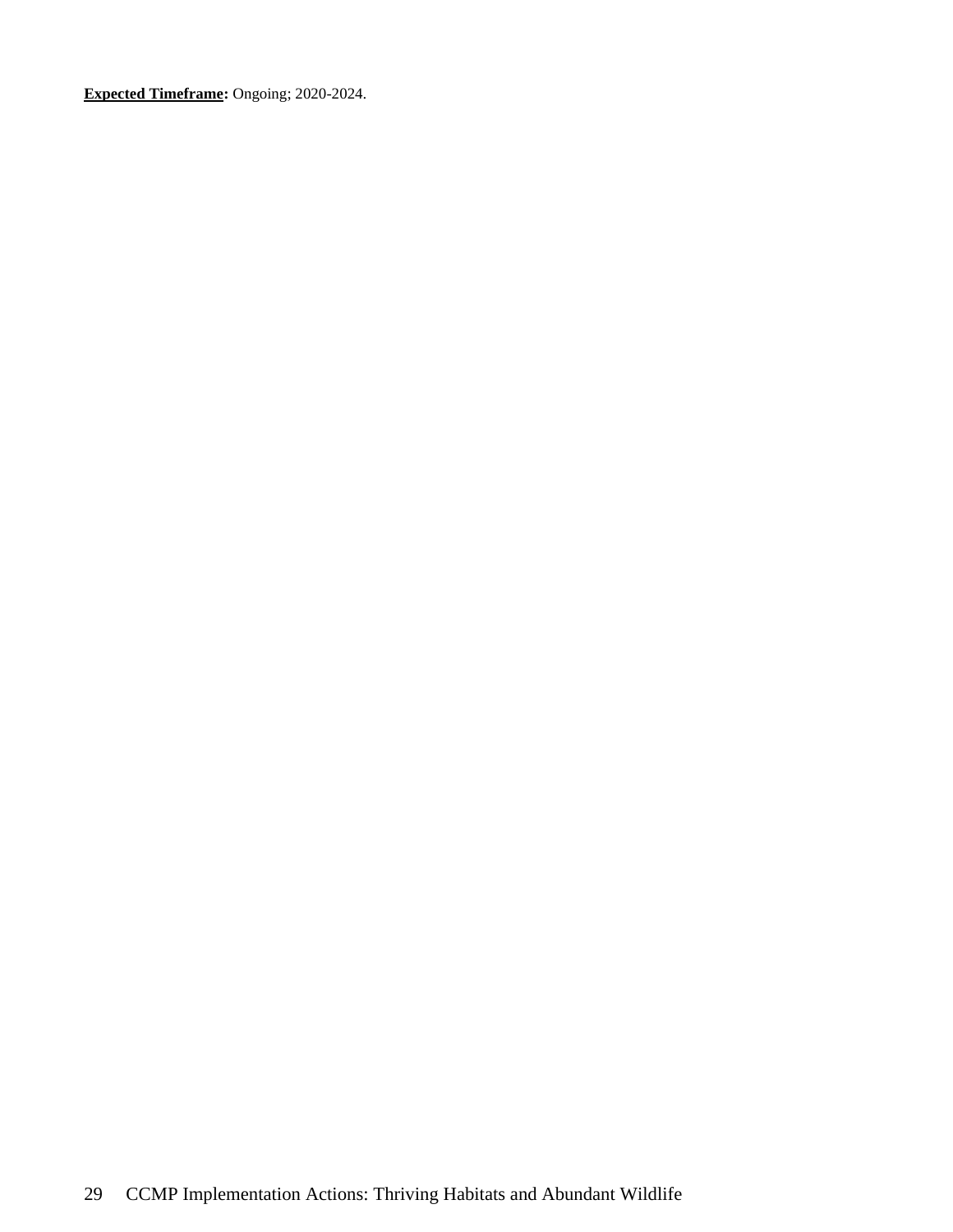*Collect and analyze data on LISS 12 targeted coastal habitat types in order to improve habitat assessment and adaptive management.*

| Theme:     | Thriving Habitats and Abundant Wildlife                                                                             |
|------------|---------------------------------------------------------------------------------------------------------------------|
| Goal:      | Restore and protect the Sound's ecological balance in a healthy, productive, and resilient state for the benefit of |
|            | both people and the natural environment.                                                                            |
| Outcome:   | 2-4: Knowledge of habitats and living resources is advanced through monitoring, assessment, and research.           |
| Objective: | 2-4a: To enhance knowledge of habitats and living resources through research and collaboration and distribute       |
|            | useful habitat and living resource data.                                                                            |
| Strategy:  | 2-4a1: Support ecosystem science research such as habitat modeling and landscape design efforts to enhance          |
|            | protection of living terrestrial and aquatic resources.<br>2-4a2: Inventory status and trends in quality, quantity, |
|            | and distribution of priority habitats and species.                                                                  |

**Project Description/Background:** This action involves the collection and analysis of sound biological data that will improve habitat assessment and adaptive management throughout Long Island Sound. Once the work outlined in HW-6 is complete, LISS and partners will promote, fund, and assist with data collection that will allow us to improve habitat assessment, including vulnerabilities to climate change. As part of this action, cooperators will also promote data collection to understand and address habitat changes and overall ecosystem health. Partners will agree upon appropriate monitoring protocols for each habitat type. This information is vital to site managers to help guide adaptive management plans. LISS will also work with local and regional funding program administrators to prioritize grant proposals that include biological data collection that will address these issues. Aside from this partnership effort, LISS will also support other efforts that assess critical habitat. An example of targeted habitat assessment is a focus on updated tidal wetland trends now and into the Suffolk, Nassau, Queens, Bronx, and Westchester County areas. All of these efforts will support an increase in knowledge of habitat quality around LIS.

**Cooperators and Partners:** USFWS, TNC-NY, NYSERDA, NYC DPR, CTDEEP, NYSDEC, Audubon Connecticut, Connecticut Audubon Society, other state, federal, and non-profit partners as expertise is needed.

**Funding Sources:** Various funding sources connected to organizations above, Recovering America's Wildlife Act (if passed).

**Funding Needs:** \$\$; new tool development; total costs depend on how many tools are developed.

#### **Expected Outputs:**

- Consistent way to evaluate 12 targeted coastal habitats using an agreed upon monitoring protocol
- Document to teach others how to apply this method going forward

#### **Performance Metric(s):**

Successful evaluation of 12 targeted coastal habitat quality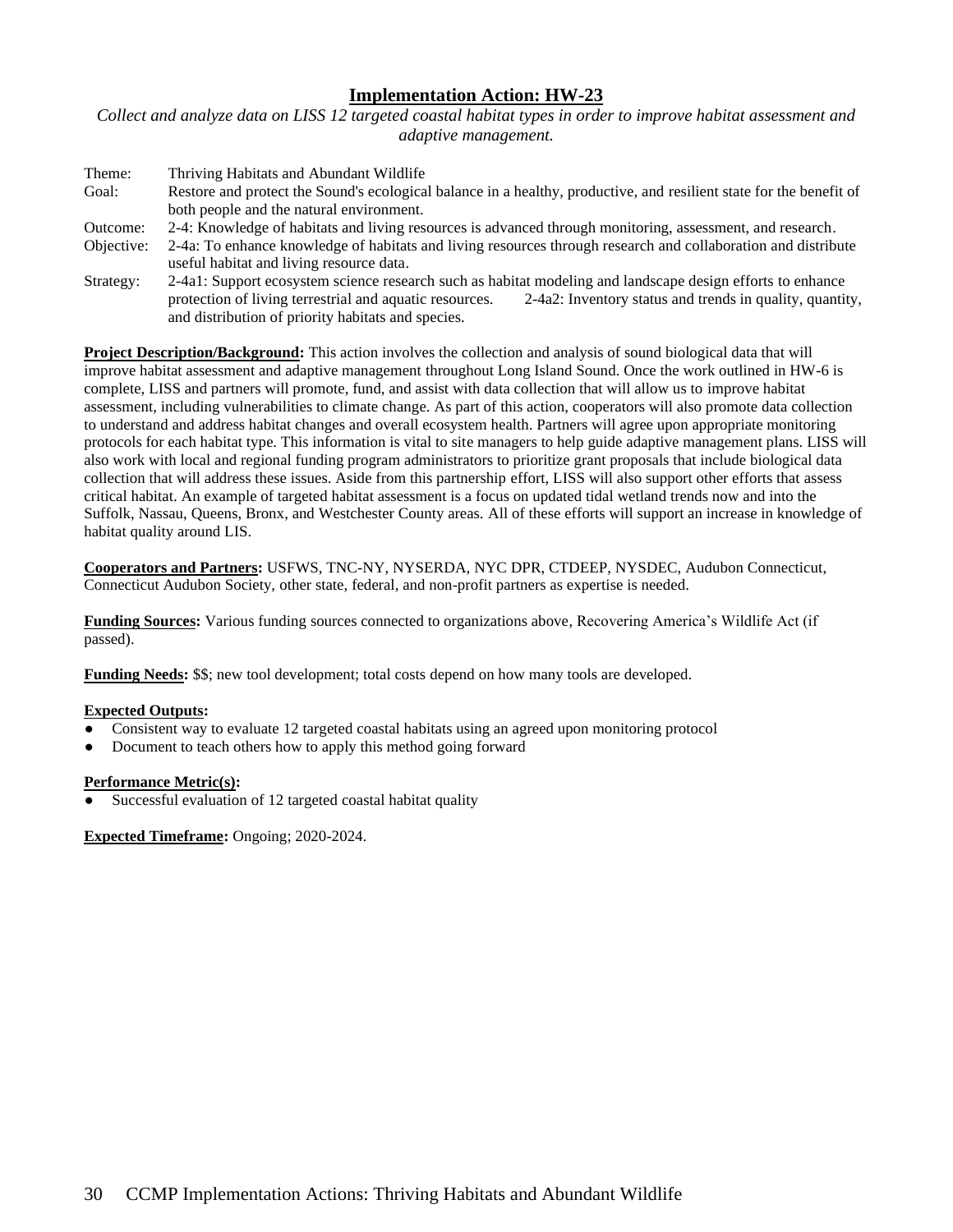*Explore adding new coastal habitat types to the 12 currently targeted for restoration.*

Theme: Thriving Habitats and Abundant Wildlife Goal: Restore and protect the Sound's ecological balance in a healthy, productive, and resilient state for the benefit of both people and the natural environment. Outcome: 2-4: Knowledge of habitats and living resources is advanced through monitoring, assessment, and research. Objective: 2-4a: To enhance knowledge of habitats and living resources through research, collaboration, and distribution of useful habitat and living resource data.

Strategy: 2-4a2: Inventory status and trends in quality, quantity, and distribution of priority habitats and species.

**Project Description/Background:** Currently, the LISS Habitat Restoration Initiative targets 12 coastal habitat types (LISS Habitat Restoration Initiative target habitats can be found here: https://longislandsoundstudy.net/our-vision-andplan/thriving-habitats-and-abundant-wildlife/habitat-and-stewardship-initiatives/). This action will explore adding new coastal habitat types for possible inclusion on this list. A habitat type is targeted for restoration and protection if it particularly important in sustaining living resources and it can be restored through active management. As part of this action, the Habitat Restoration & Stewardship Work Group will also revisit and update the 12 coastal habitat types.

**Cooperators and Partners:** Various: Cornell Cooperative Extension, NOAA, LDEO, SUNY SB, UCONN, URI, UNH, USGS, CTDEEP, NYSDEC; LISS HRSWG, and Connecticut Audubon Society.

**Funding Sources:** Various federal and state (primarily) funding sources- Long Island Sound Cable Fund Settlement

**Funding Needs:** \$\$\$\$—existing/ongoing research through Long Island Sound Cable Fund; Project (Phase One); \$\$\$\$—for additional Long Island Sound Cable Fund Phases and for more in-depth research around Long Island Sound by other projects.

## **Expected Outputs:**

- Data collected on the various coastal habitat in Long Island Sound
- Additional chapter(s) in LISS Habitat Restoration Manual created as needed
- Updated report on the targeted coastal habitat types of LIS

## **Performance Metric(s):**

- Number of new habitats assessed
- Number of new habitats included into the LISS targeted coastal habitat list
- LISS HRSWG report on targeted coastal habitat types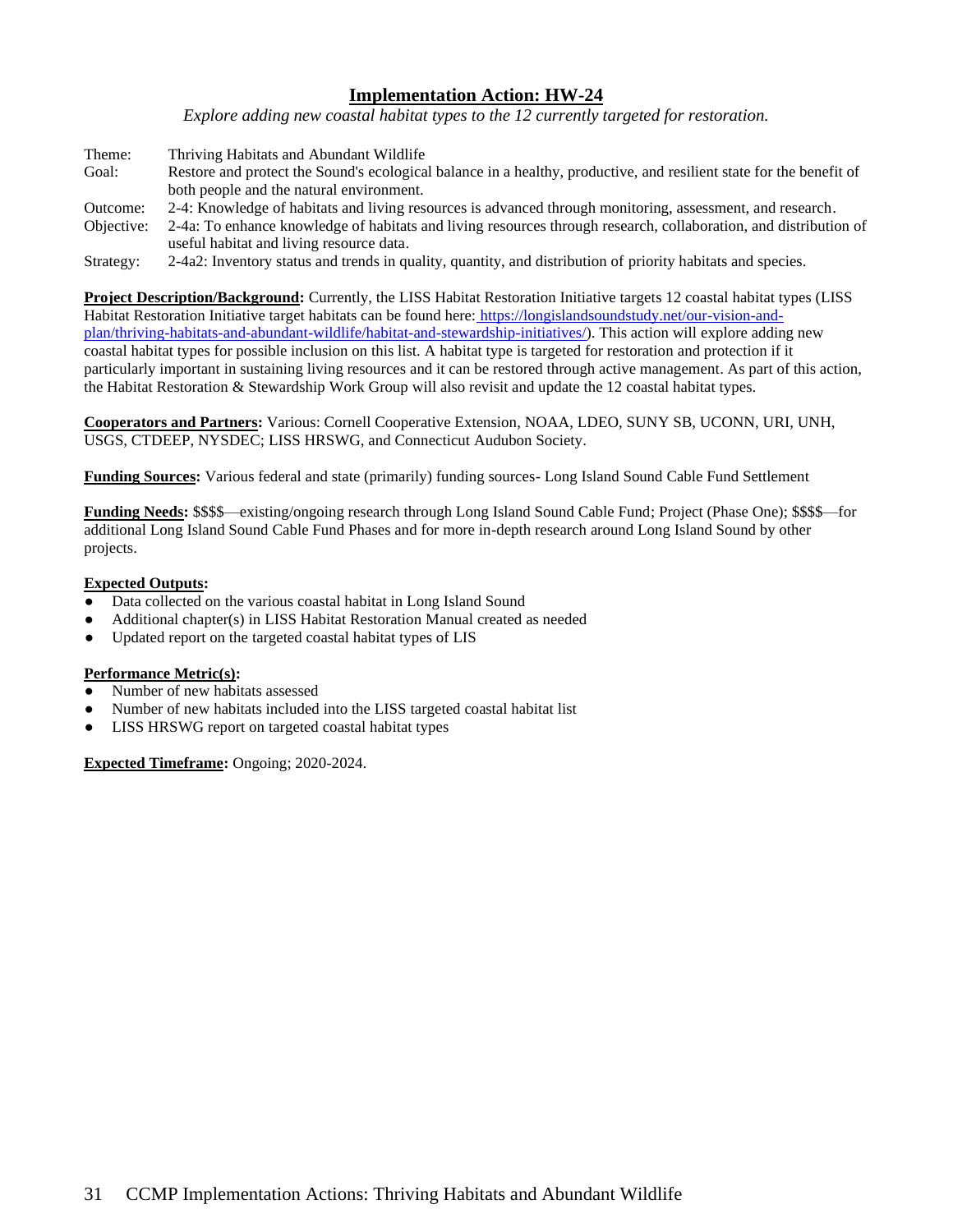*Continue Long Island Sound eelgrass abundance surveys and promote eelgrass management.*

| Theme:        | Thriving Habitats and Abundant Wildlife                                                                             |
|---------------|---------------------------------------------------------------------------------------------------------------------|
| Goal:         | Restore and protect the Sound's ecological balance in a healthy, productive, and resilient state for the benefit of |
|               | both people and the natural environment.                                                                            |
| Outcome:      | 2-4: Knowledge of habitats and living resources is advanced through monitoring, assessment, and research.           |
| Objective:    | 2-4a: To enhance knowledge of habitats and living resources through research, collaboration, and distribution of    |
|               | useful habitat and living resource data.                                                                            |
| $\sim$ $\sim$ |                                                                                                                     |

Strategy: 2-4a2: Inventory status and trends in quality, quantity, and distribution of priority habitats and species.

**Project Description/Background:** Eelgrass habitat provides food and nesting grounds for fish, and food for many migratory birds. Eelgrass beds abundance indicates good water quality and good habitat for aquatic life, and acceptable levels of nutrients. Excessive levels of nutrients such as nitrogen and phosphorous can stimulate the overgrowth of phytoplankton (algal) blooms that could block the energy from the sunlight that eelgrass needs to grow. The LISS has several years of eelgrass data from aerial surveys that date back to 2002. These surveys were undertaken about every 3 years, in which the last survey was conducted in 2017, and gave LISS reliable eelgrass abundance and distribution data. Eelgrass surveys should be continued into the future so that the baseline dataset can be expanded upon and so that trends in eelgrass populations can be more reliably evaluated. Field verification should be combined with the aerial surveys. All data collected to date and in the future should be subjected to a trends analysis to review declines and increases in embayments vs open water areas. With support from 2020 funds, we funded an interagency agreement with NEIWPCC to conduct a 2021 Long Island Sound Eelgrass Mapping and Change Analysis project, with the ultimate goal to achieve the Eelgrass Extent Ecosystem Target, which is to restore and maintain an additional 2,000 acres of eelgrass by 2034 from a 2012 baseline of 1,893.

**Cooperators and Partners:** LISS Habitat Restoration& Stewardship Work Group, USFWS, NYSDEC, ASMFC, CTDEEP, Cornell Cooperative Extension, University of Connecticut, USGS, NOAA, NEIWPCC.

**Funding Sources:** Various federal (primarily) funding sources.

**Funding Needs:** \$\$/survey; \$\$ salary per year for seagrass manager.

#### **Expected Outputs:**

- Eelgrass survey report, along with field verification, that highlights the locations and extent of eelgrass beds in Long Island Sound
- Management plans for LISS New York partners
- Research needs, monitoring recommendations, and projects identified
- Trend analysis for eelgrass highlighting areas of recovery, declines, the success of funded restoration projects

#### **Performance Metric(s):**

- Number of maps and aerial photos indicating the location and extent of eelgrass beds in Long Island Sound
- Number of management plans for New York partners
- Number of research projects identified
- Number of restoration projects implemented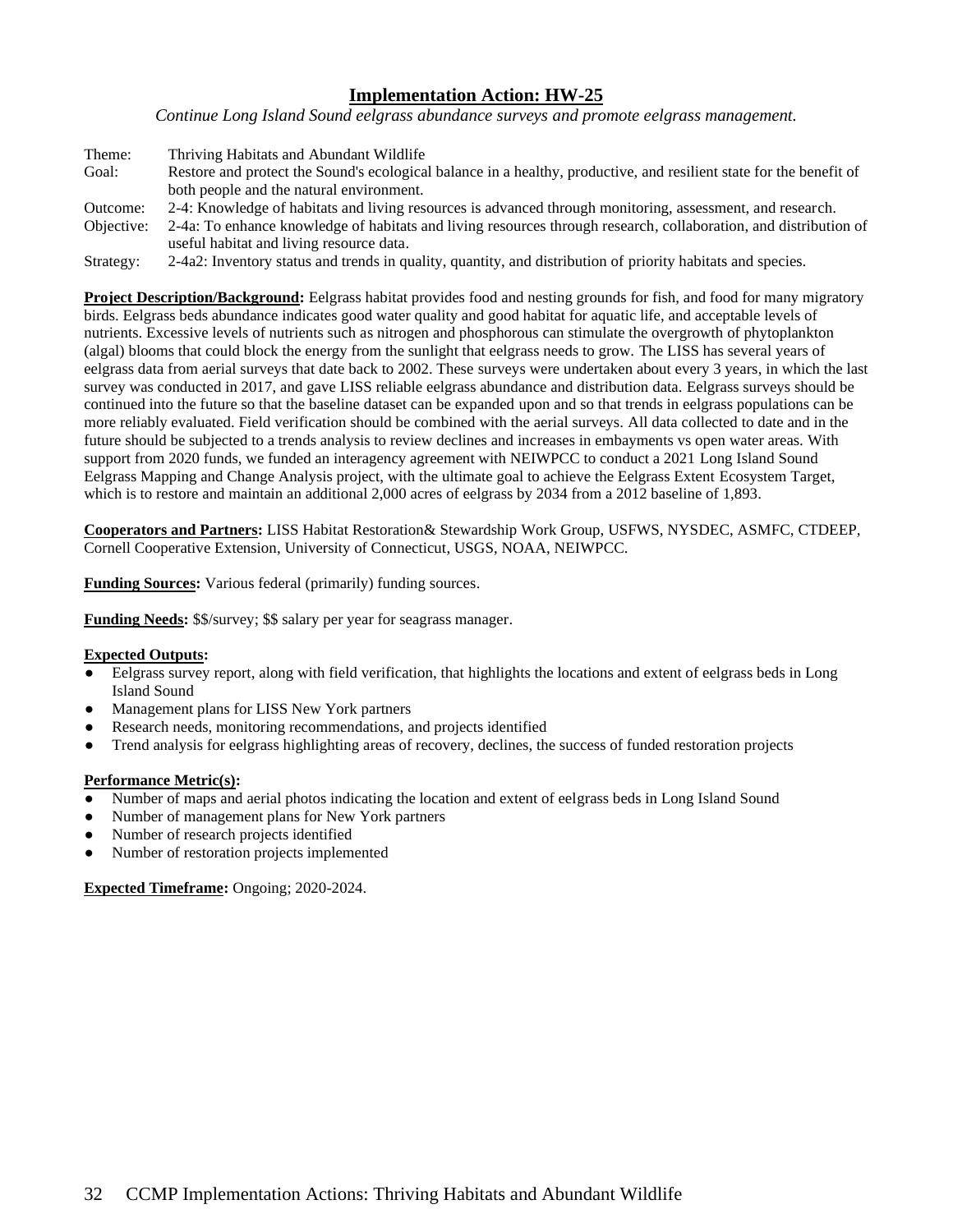*Determine whether monitoring of surrogate species, including those of high conservation priority, is a costeffective way to track habitat restoration .*

| Theme:     | Thriving Habitats and Abundant Wildlife                                                                             |
|------------|---------------------------------------------------------------------------------------------------------------------|
| Goal:      | Restore and protect the Sound's ecological balance in a healthy, productive, and resilient state for the benefit of |
|            | both people and the natural environment.                                                                            |
| Outcome:   | 2-4: Knowledge of habitats and living resources is advanced through monitoring, assessment, and research.           |
| Objective: | 2-4a: To enhance knowledge of habitats and living resources through research, collaboration, and distribution of    |
|            | useful habitat and living resource data.                                                                            |
|            |                                                                                                                     |

Strategy: 2-4a3: Identify surrogate/representative species for long-term monitoring to evaluate ecosystem health.

**Project Description/Background:** This action will determine whether monitoring of surrogate species, including species of high conservation priority, is a cost-effective way to track habitat restoration. More can be done by placing a specific emphasis on surrogate species identification and health in the LISS Area. This action also supports species-based targets set by the States or Federal government and implemented by these and other partners like Audubon and The Nature Conservancy (TNC). When merited rather than using a solely habitats focused approach to restoration this action promotes the use of a species-based approach, such as using surrogate species or numbers of nesting pairs to determine the health of species, representative species, or associated habitat.

**Cooperators and Partners:** USFWS, TNC, NYSDEC, CTDEEP, Save the Sound, Audubon Connecticut, Audubon New York, Cornell University, University of Connecticut, other state, federal, and non-profit partners as expertise is needed.

**Funding Sources:** Various funding sources connected to organizations above.

**Funding Needs:** \$\$; species monitoring, tracking.

## **Expected Outputs:**

- Consistent way to understand and use surrogate species in the LISS Area
- Support and tracking of population numbers for species like the yellow thistle, alewife, piping plover, Roseate tern, etc.

#### **Performance Metric(s):**

Successful meeting of surrogate species and other species-based targets

**Expected Timeframe:** Discrete; 2020-2024.